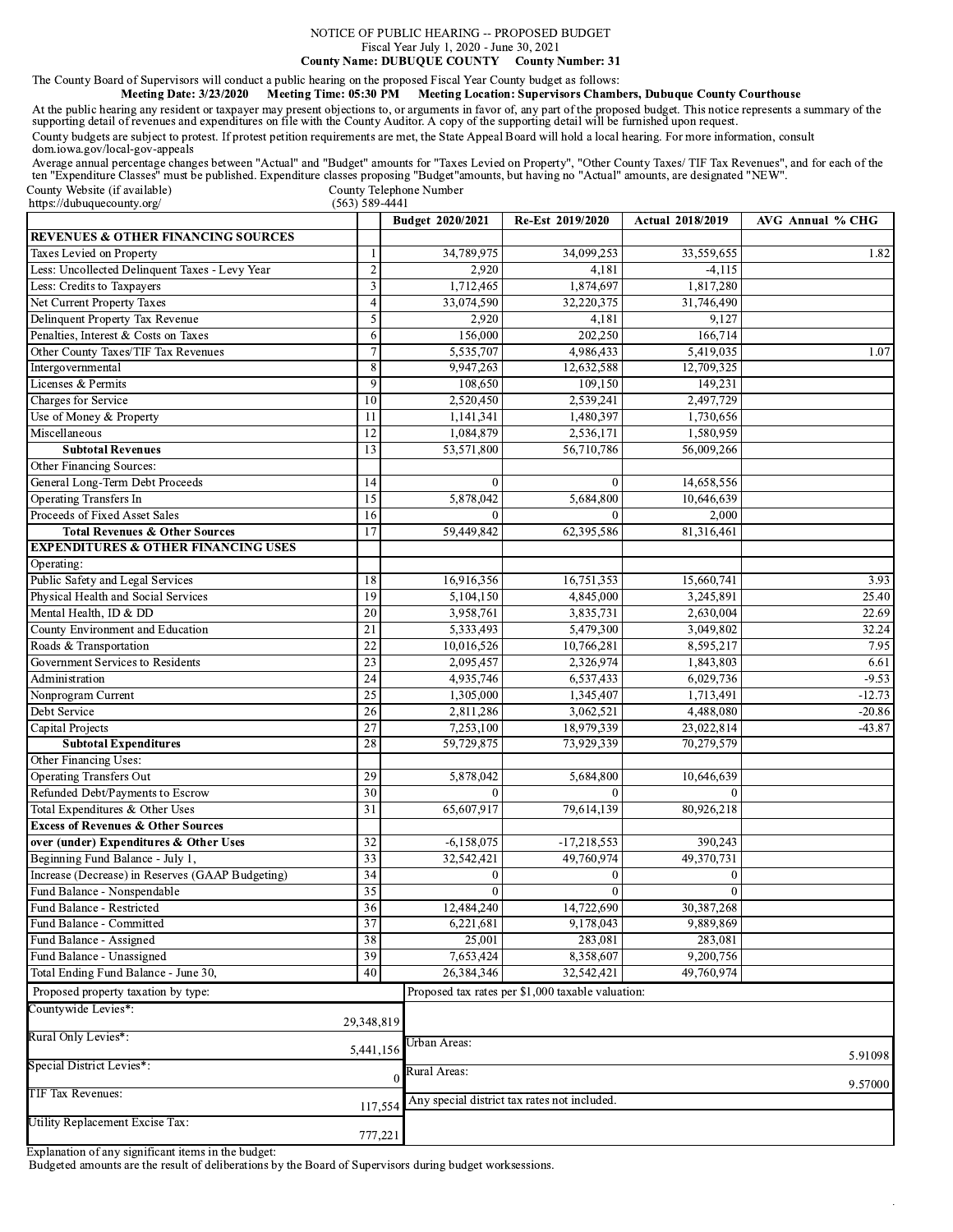### NOTICE OF PUBLIC HEARING -PROPOSED PROPERTY TAX LEVY Fiscal Year July 1, 2020 - June 30, 2021 **County Name: DUBUQUE COUNTY County Number: 31**

# The County Board of Supervisors will conduct a public hearing on the proposed Fiscal Year County budget as follows:

### Meeting Date: 3/9/2020 Meeting Time: 09:00 AM Meeting Location: Board of Supervisors Chambers, 4th Floor Dubuque County Courthouse

**Contact Person: Stella Runde** Contact Phone Number: (563) 589-4441

At the public hearing any resident or taxpayer may present objections to, or arguments in favor of the proposed tax levy. After adoption of the proposed tax levy, the Board will publish notice and hold a hearing on the pro

County Website (if available) https://dubuquecounty.org/

County Telephone Number  $(563)$  589-4441

|                                              |    | <b>Current Year</b><br><b>Certified</b> | <b>Budget Year</b><br><b>Effective</b> | <b>Budget Year</b><br><b>Proposed Maximum</b> | <b>Proposed</b><br>Percentage |
|----------------------------------------------|----|-----------------------------------------|----------------------------------------|-----------------------------------------------|-------------------------------|
|                                              |    | <b>Property Tax</b><br>FY 2019/2020     | <b>Property Tax</b><br>FY 2020/2021    | <b>Property Tax</b><br>FY 2020/2021           | Change                        |
| Taxable Valuations-General Services          |    | 4,916,692,824                           | 5,042,303,579                          | 5,042,303,579                                 |                               |
| Requested Tax Dollars-General Basic          |    | 17,208,425                              |                                        | 17,648,063                                    |                               |
| Requested Tax Dollars-General Supplemental   |    | 8.680.618                               |                                        | 7,351,830                                     |                               |
| Requested Tax Dollars-General Services Total |    | 25,889,043                              | 25,889,043                             | 24,999,893                                    | $-3.43$                       |
| <b>Estimated Tax Rate-General Services</b>   |    | 5.26554                                 | 5.13437                                | 4.95803                                       |                               |
| Taxable Valuations-Rural Services            |    | 1,482,689,484                           | 1.518.272.774                          | 1,518,272,774                                 |                               |
| Requested Tax Dollars-Rural Basic            |    | 5,425,190                               |                                        | 5,555,390                                     |                               |
| Requested Tax Dollars-Rural Supplemental     |    |                                         |                                        |                                               |                               |
| Requested Tax Dollars-Rural Services Total   |    | 5.425,190                               | 5,425,190                              | 5,555,390                                     | 2.40                          |
| <b>Estimated Tax Rate-Rural Services</b>     | 10 | 3.65902                                 | 3.57326                                | 3.65902                                       |                               |

Explanation of significant increases in the budget (explanation required if Proposed Percentage Change is greater than 2%):

Expansion of significant increases in the business of the County of the County choice is the County of the Mental Health and Disabilities Services total requested tax dollars are decreasing by 3.43%, because the County cho

If applicable, the above notice is also available online at:

https://dubuquecounty.org/county-budget/

The above tax rates do not include county voted levies, mental health and disabilities services levy, debt service levy and the rates of other local jurisdictions.<br>Regarding proposed maximum dollars, the Board of Superviso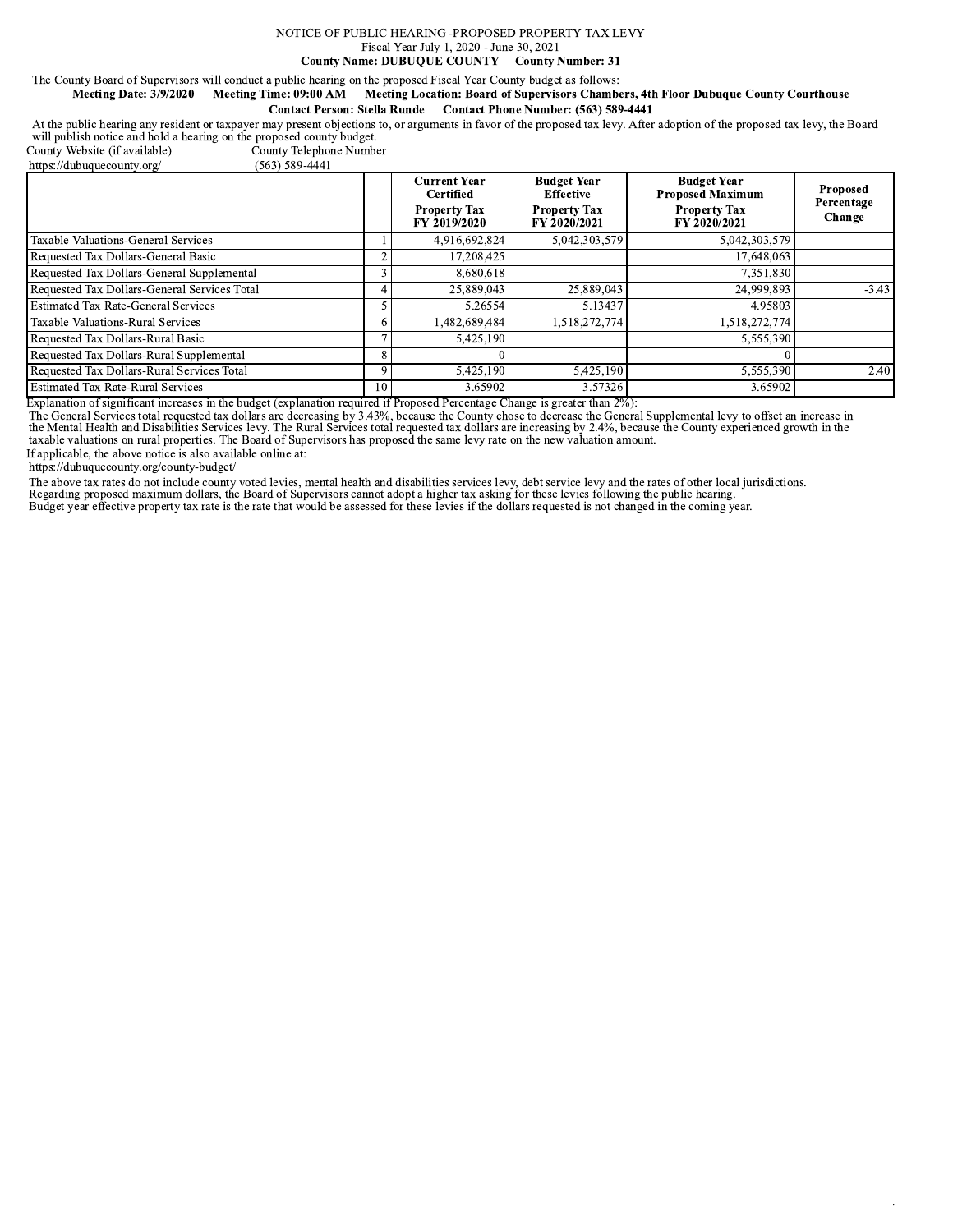## PROPOSED BUDGET SUMMARY

| <b>REVENUES &amp; OTHER FINANCING SOURCES</b>                                                      |                 | General         | <b>Special</b><br>Revenue | <b>TOTALS Budget</b><br>2020/2021<br><b>Capital Projects</b> | Debt<br><b>Service</b> | Permanent      | <b>TOTALS Budget</b><br>2020/2021 | <b>TOTALS Re-Est</b><br>2019/2020 | <b>TOTALS Actual</b><br>2018/2019    |
|----------------------------------------------------------------------------------------------------|-----------------|-----------------|---------------------------|--------------------------------------------------------------|------------------------|----------------|-----------------------------------|-----------------------------------|--------------------------------------|
| Taxes Levied on Property                                                                           |                 | 24,443,812      | 8,242,317                 |                                                              | 2,103,846              |                | 34,789,975                        | 34,099,253                        | 33,559,655<br>$\overline{1}$         |
| Less: Uncollected Delinquent Taxes - Levy Year                                                     | $\overline{2}$  | 1,500           | 1,250                     |                                                              | 170                    |                | 2,920                             | 4,181                             | $-4,115$ 2                           |
| Less: Credits to Taxpayers                                                                         | $\overline{3}$  | 1,240,800       | 362,400                   |                                                              | 109,265                |                | 1,712,465                         | 1,874,697                         | 1,817,280<br>$\overline{\mathbf{3}}$ |
| <b>Net Current Property Taxes</b>                                                                  | $\overline{4}$  | 23,201,512      | 7,878,667                 |                                                              | 1,994,411              |                | 33,074,590                        | 32,220,375                        | 31,746,490<br>$\overline{4}$         |
| Delinquent Property Tax Revenue                                                                    | 5               | 1,500           | 1,250                     |                                                              | 170                    |                | 2,920                             | 4,181                             | $\overline{\phantom{0}}$<br>9,127    |
| Penalties, Interest & Costs on Taxes                                                               | 6               | 156,000         |                           |                                                              |                        |                | 156,000                           | 202,250                           | $166,714$ 6                          |
| Other County Taxes/TIF Tax Revenues                                                                |                 | 1,246,481       | 311,813                   | 3,929,632                                                    | 47,781                 | $\sqrt{ }$     | 5,535,707                         | 4,986,433                         | 5,419,035<br>$7\phantom{.0}$         |
| Intergovernmental                                                                                  | 8               | 3,266,098       | 6,518,250                 | 3,600                                                        | 159,315                | $\theta$       | 9,947,263                         | 12,632,588                        | 12,709,325<br>8                      |
| Licenses & Permits                                                                                 | 9               | 50,150          | 58,500                    | $\Omega$                                                     | $\theta$               | $\theta$       | 108,650                           | 109,150                           | $\overline{9}$<br>149,231            |
| Charges for Service                                                                                | 10              | 2,463,950       | 56,500                    | $\Omega$                                                     | $\mathbf{0}$           | $\theta$       | 2,520,450                         | 2,539,241                         | 2,497,729 10                         |
| Use of Money & Property                                                                            | 11              | 1,052,446       | 81,395                    | 7,500                                                        | $\Omega$               | $\overline{0}$ | 1,141,341                         | 1,480,397                         | 1,730,656 11                         |
| Miscellaneous                                                                                      | 12              | 329,420         | 89,100                    |                                                              | 666,359                | $\Omega$       | 1,084,879                         | 2,536,171                         | 1,580,959 12                         |
| <b>Subtotal Revenues</b>                                                                           |                 | 13 31, 767, 557 | 14,995,475                | 3,940,732 2,868,036                                          |                        | $\Omega$       | 53,571,800                        | 56,710,786                        | 56,009,266 13                        |
| Other Financing Sources:                                                                           |                 |                 |                           |                                                              |                        |                |                                   |                                   |                                      |
| General Long-Term Debt Proceeds                                                                    | 14              | $\overline{0}$  | $\Omega$                  | $\Omega$                                                     | $\Omega$               | $\Omega$       | $\theta$                          | $\theta$                          | 14,658,556 14                        |
| <b>Operating Transfers In</b>                                                                      | 15              | 2,000           | 4,926,042                 | 950,000                                                      | $\Omega$               | $\Omega$       | 5,878,042                         | 5,684,800                         | $10,646,639$ 15                      |
| Proceeds of Fixed Asset Sales                                                                      | 16              | $\theta$        | $\Omega$                  | $\Omega$                                                     | $\Omega$               | $\theta$       | $\theta$                          | $\vert$ 0                         | $2,000$ 16                           |
| Total Revenues & Other Sources                                                                     |                 | 17 31,769,557   | 19,921,517                | 4,890,732 2,868,036                                          |                        | $\theta$       | 59,449,842                        | 62,395,586                        | 81, 316, 461 17                      |
| <b>EXPENDITURES &amp; OTHER FINANCING USES</b>                                                     |                 |                 |                           |                                                              |                        |                |                                   |                                   |                                      |
| Operating:                                                                                         |                 |                 |                           |                                                              |                        |                |                                   |                                   |                                      |
| Public Safety and Legal Services                                                                   | 18              | 16,916,356      | $\Omega$                  |                                                              |                        | $\Omega$       | 16,916,356                        | 16,751,353                        | $15,660,741$ 18                      |
| Physical Health and Social Services                                                                | 19              | 5,104,150       | $\Omega$                  |                                                              |                        | $\sqrt{ }$     | 5,104,150                         | 4,845,000                         | 3,245,891 19                         |
| Mental Health, ID & DD                                                                             | 20              | $\Omega$        | 3,958,761                 |                                                              |                        | $\Omega$       | 3,958,761                         | 3,835,731                         | $2,630,004$ 20                       |
| County Environment and Education                                                                   | 21              | 3,992,473       | 1,341,020                 |                                                              |                        | $\overline{0}$ | 5,333,493                         | 5,479,300                         | $3,049,802$ 21                       |
| Roads & Transportation                                                                             | 22              | 560,000         | 9,456,526                 |                                                              |                        | $\theta$       | 10,016,526                        | 10,766,281                        | 8,595,217 22                         |
| Government Services to Residents                                                                   | 23              | 2,095,457       | $\mathbf{0}$              |                                                              |                        | $\Omega$       | 2,095,457                         | 2,326,974                         | 1,843,803 23                         |
| Administration                                                                                     | 24              | 4,935,746       | $\Omega$                  |                                                              |                        | $\sqrt{ }$     | 4,935,746                         | 6,537,433                         | 6,029,736 24                         |
| Nonprogram Current                                                                                 | 25              | 1,090,000       | 215,000                   |                                                              |                        | $\Omega$       | 1,305,000                         | 1,345,407                         | 1,713,491 25                         |
| Debt Service                                                                                       | 26              | $\Omega$        | $\Omega$                  |                                                              | 2,811,286              | $\theta$       | 2,811,286                         | 3,062,521                         | 4,488,080 26                         |
| Capital Projects                                                                                   | 27              | 45,000          | 1,425,000                 | 5,783,100                                                    |                        | $\theta$       | 7,253,100                         | 18,979,339                        | 23,022,814 27                        |
| <b>Subtotal Expenditures</b>                                                                       | 28              | 34,739,182      | 16,396,307                | 5,783,100 2,811,286                                          |                        | $\Omega$       | 59,729,875                        | 73,929,339                        | 70, 279, 579 28                      |
| Other Financing Uses:                                                                              |                 |                 |                           |                                                              |                        |                |                                   |                                   |                                      |
| <b>Operating Transfers Out</b>                                                                     | 29              | 950,000         | 4,926,042                 | $\mathbf{0}$                                                 | 2,000                  | $\overline{0}$ | 5,878,042                         | 5,684,800                         | 10,646,639 29                        |
| Refunded Debt/Payments to Escrow                                                                   | $\overline{30}$ | $\overline{0}$  | $\Omega$                  |                                                              | $\Omega$               | $\overline{0}$ | $\theta$                          | $\vert$ 0                         | 0 30                                 |
| Total Expenditures & Other Uses                                                                    | $\overline{31}$ | 35,689,182      | 21,322,349                |                                                              | 5,783,100 2,813,286    | $\Omega$       | 65,607,917                        | 79,614,139                        | 80,926,218 31                        |
| <b>Excess of Revenues &amp; Other Sources over (under)</b><br><b>Expenditures &amp; Other Uses</b> | 32              | $-3,919,625$    | $-1,400,832$              | $-892,368$                                                   | 54,750                 | $\theta$       | $-6,158,075$                      | $-17,218,553$                     | 390,243 32                           |
| Beginning Fund Balance - July 1, 2020                                                              |                 | 33 15,086,686   | 9,452,657                 | 6,928,604 1,074,474                                          |                        | $\mathbf{0}$   | 32,542,421                        | 49,760,974                        | 49,370,731 33                        |
| Increase (Decrease) in Reserves (GAAP Budgeting)                                                   | $\overline{34}$ | $\mathbf{0}$    | $\Omega$                  | $\Omega$                                                     | $\theta$               | $\theta$       | $\mathbf{0}$                      | $\vert$ 0                         | $0\overline{)34}$                    |
| Fund Balance - Nonspendable                                                                        | 35              |                 |                           |                                                              |                        | $\Omega$       |                                   |                                   | $\overline{0}$ 35                    |
| Fund Balance - Restricted                                                                          | 36              | $\Omega$        | 5,318,780                 |                                                              | 6,036,236 1,129,224    | $\theta$       | 12,484,240                        | 14,722,690                        | 30, 387, 268 36                      |
| Fund Balance - Committed                                                                           | 37              | 4,378,636       | 1,843,045                 |                                                              | $\Omega$               | $\theta$       | 6,221,681                         | 9,178,043                         | 9,889,869 37                         |
| Fund Balance - Assigned                                                                            | 38              | 25,001          | $\overline{0}$            | $\Omega$                                                     | $\Omega$               | $\mathbf{0}$   | 25,001                            | 283,081                           | 283,081 38                           |
| Fund Balance - Unassigned                                                                          | 39              | 6,763,424       | 890,000                   |                                                              | $\Omega$               | $\mathbf{0}$   | 7,653,424                         | 8,358,607                         | 9,200,756 39                         |
| Total Ending Fund Balance - June 30,                                                               |                 | 40 11,167,061   | 8,051,825                 | 6,036,236 1,129,224                                          |                        | $\mathbf{0}$   | 26,384,346                        | 32,542,421                        | 49,760,974 40                        |

Proposed tax rate per \$1,000 valuation for County purposes: 5.91098 urban areas; 9.57 rural areas; Any special district rates excluded.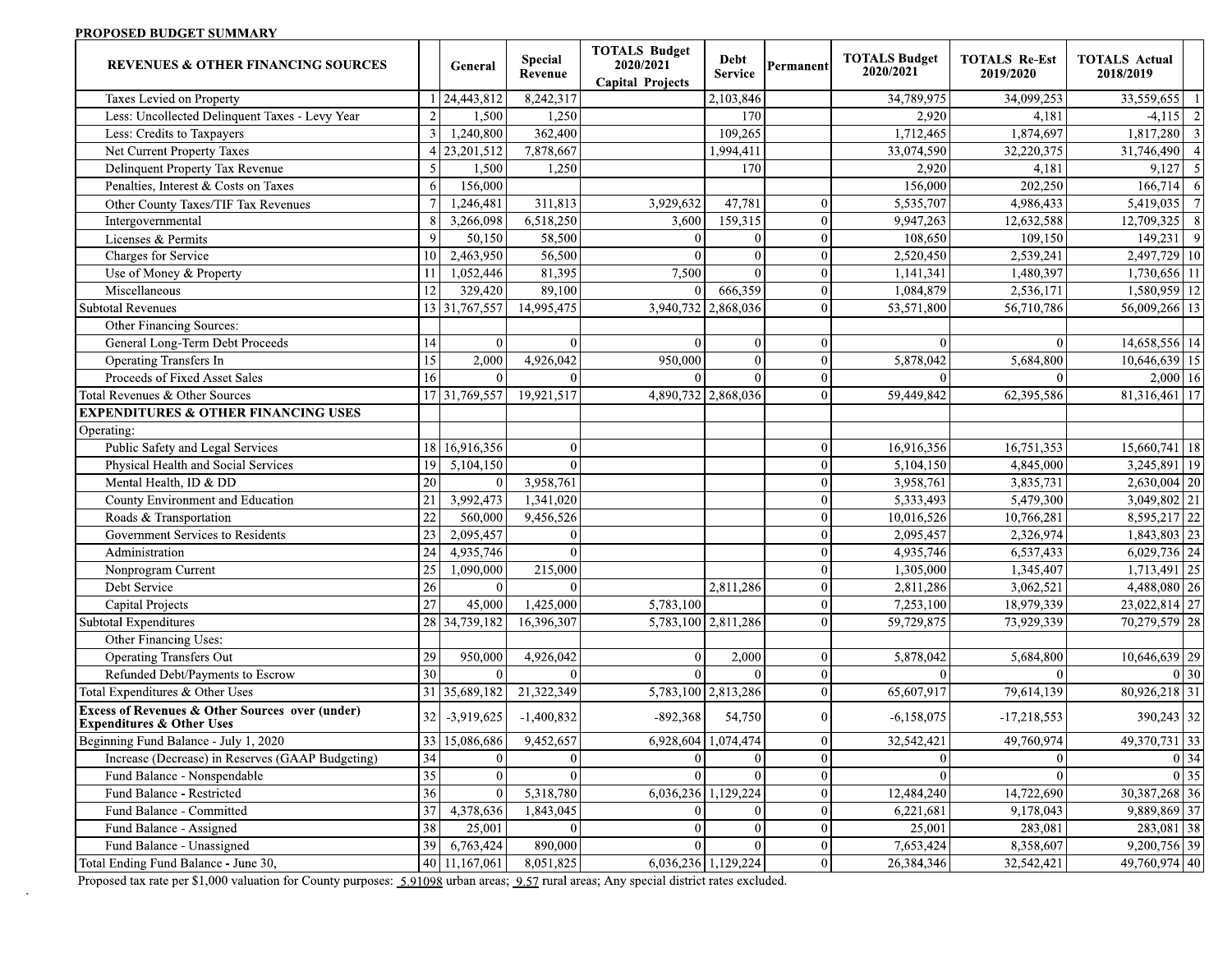### ADOPTION OF BUDGET & CERTIFICATION OF TAXES Fiscal Year July 1, 2020 - June 30, 2021

Fiscal Real Fourty 1, 2020 - June 30, 2021<br>
At the meeting of the Board of Supervisors of this County, held after the public hearing as required by law, on the date specified above and to the right, the proposed budget for **Budget Basis** 

CASH

County MHDS Fund Levy Dollars (cannot exceed statutory max)

|                                                                               |                |                                                 |            |                                               |                            |                                                  | 2,864,886                              |
|-------------------------------------------------------------------------------|----------------|-------------------------------------------------|------------|-----------------------------------------------|----------------------------|--------------------------------------------------|----------------------------------------|
|                                                                               |                | UTILITY REPLACEMENT AND<br>PROPERTY TAX DOLLARS |            | VALUATION WITH GAS &<br><b>ELEC UTILITIES</b> | <b>LEVY</b><br><b>RATE</b> | VALUATION WITHOUT GAS &<br><b>ELEC UTILITIES</b> | <b>PROPERTY</b><br><b>TAXES LEVIED</b> |
| A. Countywide Levies:                                                         |                |                                                 |            | 5,042,303,579                                 |                            | 4,930,146,136                                    |                                        |
| General Basic                                                                 | $\overline{2}$ |                                                 | 17,648,063 |                                               | 3.50000                    |                                                  | 17,255,511                             |
| + Cemetery (Pioneer - 331.424B)                                               | $\overline{3}$ |                                                 |            |                                               | 0.00000                    |                                                  | $\overline{0}$                         |
| $=$ Total for General Basic                                                   | $\overline{4}$ |                                                 | 17,648,063 |                                               |                            |                                                  | 17,255,511                             |
| Emerg Mgmt Dollars Included Above in Gen<br>Basic-Info Only for Tax Statement | 5              |                                                 | 217,550    |                                               |                            |                                                  | 212,687                                |
| General Supplemental                                                          | 6              |                                                 | 7,351,830  |                                               | 1.45803                    |                                                  | 7,188,301                              |
| Emerg Mgmt Dollars Included Above in Gen<br>Supp-Info Only for Tax Statement  | $\overline{7}$ |                                                 | 89,600     |                                               |                            |                                                  | 87,609                                 |
| County MHDS Fund (from certification above)                                   | 8              |                                                 | 2,864,886  |                                               | 0.56817                    |                                                  | 2,801,161                              |
| Debt Service (from Form 703 col. I Countywide<br>total)                       | $\overline{Q}$ |                                                 | 2,147,027  | 5,579,818,084 0.38478                         |                            | 5,467,660,641                                    | 2,103,846                              |
| Voted Emergency Medical Services (Countywide)                                 | 10             |                                                 |            |                                               |                            |                                                  | $\overline{0}$                         |
| Other                                                                         | 11             |                                                 |            |                                               |                            |                                                  | $\overline{0}$                         |
| <b>Subtotal Countywide (A)</b>                                                | 12             |                                                 | 30,011,806 |                                               | 5.91098                    |                                                  | 29,348,819                             |
| <b>B. All Rural Services Only Levies:</b>                                     | 13             |                                                 |            | 1,518,272,774                                 |                            | 1,487,052,742                                    |                                        |
| Rural Services Basic                                                          | 14             |                                                 | 5,555,390  |                                               | 3.65902                    |                                                  | 5,441,156                              |
| Rural Services Supplemental                                                   | 16             |                                                 |            |                                               |                            |                                                  | $\vert$ 0                              |
| Unified Law Enforcement                                                       | 17             |                                                 |            |                                               |                            |                                                  | $\overline{0}$                         |
| Other                                                                         | 18             |                                                 |            |                                               |                            |                                                  | $\overline{0}$                         |
| Other                                                                         | 19             |                                                 |            |                                               |                            |                                                  | $\overline{0}$                         |
| <b>Subtotal All Rural Services Only (B)</b>                                   | 20             |                                                 | 5,555,390  |                                               | 3.65902                    |                                                  | 5,441,156                              |
| Subtotal Countywide/All Rural Services $(A + B)$                              | 21             |                                                 | 35,567,196 |                                               | 9.57000                    |                                                  | 34,789,975                             |
| C. Special District Levies:                                                   |                |                                                 |            |                                               |                            |                                                  |                                        |
| Flood & Erosion                                                               | 22             |                                                 |            |                                               | 0.00000                    |                                                  | $\overline{0}$                         |
| Voted Emergency Medical Services (partial<br>county)                          | 23             |                                                 |            |                                               | 0.00000                    |                                                  | $\overline{0}$                         |
| Other                                                                         | 24             |                                                 | $\Omega$   |                                               | 0.00000                    |                                                  | $\overline{0}$                         |
| Other                                                                         | 25             |                                                 |            |                                               | 0.00000                    |                                                  | $\overline{0}$                         |
| Other                                                                         | 26             |                                                 |            |                                               | 0.00000                    |                                                  | $\overline{0}$                         |
| Township ES Levies (Summary from Form 638-<br>RE)                             | 27             |                                                 |            | 0                                             |                            | $\Omega$                                         | $\overline{0}$                         |
| <b>Subtotal Special Districts (C)</b>                                         | 28             |                                                 | $\Omega$   |                                               |                            |                                                  | $\overline{0}$                         |
| GRAND TOTAL $(A + B + C)$                                                     | 29             |                                                 | 35,567,196 |                                               |                            |                                                  | 34,789,975                             |
| Compensation Schedule for FY 2020/2021                                        |                |                                                 |            |                                               |                            |                                                  |                                        |
| <b>Elected Official</b>                                                       |                | <b>Annual Salary</b>                            |            | Number of Official County Newspapers          |                            |                                                  | 3                                      |
| <b>Attorney</b>                                                               |                | 134,719                                         |            |                                               |                            | <b>Names of Official County Newspapers:</b>      |                                        |
| Auditor                                                                       |                | 83,731                                          |            |                                               |                            | Dubuque Telegraph Herald                         |                                        |
| Recorder                                                                      |                | 81,388                                          |            |                                               |                            | 2 Cascade Pioneer Advertiser                     |                                        |
| <b>Treasurer</b>                                                              |                | 82,563                                          |            |                                               |                            | Dyersville Commercial                            |                                        |
| Sheriff                                                                       |                | 115,210                                         |            |                                               |                            |                                                  |                                        |
| <b>Supervisors</b>                                                            |                | 51,927                                          |            |                                               |                            |                                                  |                                        |
| <b>Supervisor Vice Chair, if different</b>                                    |                |                                                 |            |                                               | 6                          |                                                  |                                        |
| Supervisor Chair, if different                                                |                |                                                 |            |                                               |                            |                                                  |                                        |

At a lawful meeting of the Board of Supervisors of the County indicated above, on the date indicated, the budget for fiscal year listed above, was adopted as summarized above by resolution. In addition, tax levieswere vote

(Board Chairperson)

(County Auditor)

**COUNTY AUDITOR'S CERTIFICATION** By Electronically Certifying, I certify the budget meets all statutory obligations.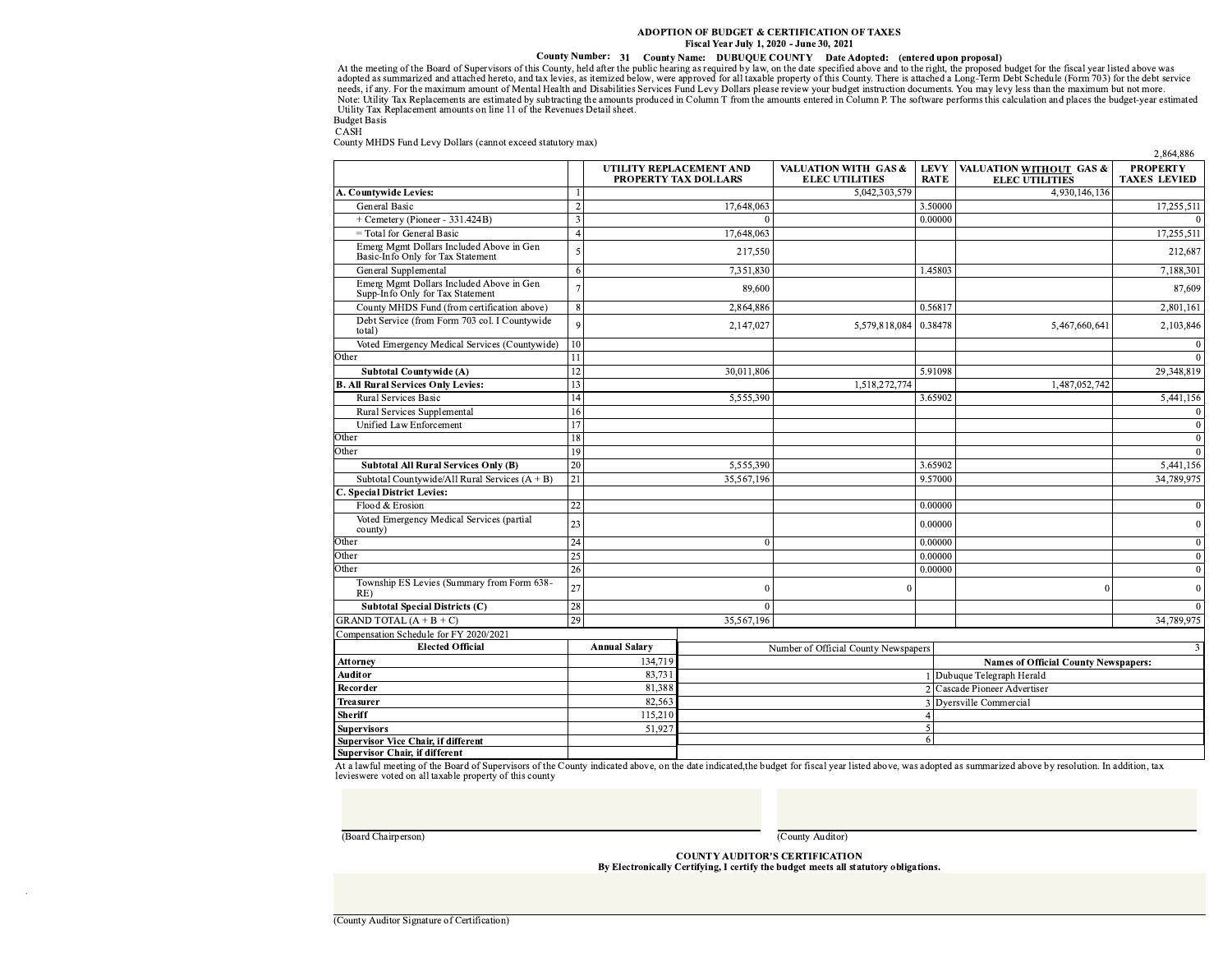### **REVENUES DETAIL**

 $\mathcal{L}^{\text{max}}_{\text{max}}$ 

County Name: DUBUQUE COUNTY<br>County No: 31

|                                                                           |                          |                          |                         | <b>GENERAL FUND</b> |                               |                                          |                                          | <b>SPECIAL REVENUE FUNDS</b> |                     |                         |                            |                  |                            | <b>TOTALS</b>           |                         |  |
|---------------------------------------------------------------------------|--------------------------|--------------------------|-------------------------|---------------------|-------------------------------|------------------------------------------|------------------------------------------|------------------------------|---------------------|-------------------------|----------------------------|------------------|----------------------------|-------------------------|-------------------------|--|
|                                                                           |                          | General<br><b>Basic</b>  | General<br>Supplemental | General<br>Other    | County<br><b>MHDS</b><br>Fund | Rural<br><b>Services</b><br><b>Basic</b> | Rural<br><b>Services</b><br>Supplemental | Secondary<br>Roads           | Other               | All Capital<br>Projects | All Debt<br><b>Service</b> | All<br>Permanent | <b>Budget</b><br>2020/2021 | Re-Est<br>2019/2020     | Actual<br>2018/2019     |  |
| <b>TAXED LEVIED ON</b><br><b>PROPERTY</b>                                 |                          | 17,255,511               | 7,188,301               |                     | 2,801,161                     | 5,441,156                                |                                          |                              | $\mathbf{0}$        |                         | 2,103,846                  |                  | 34,789,975                 | 34,099,253              | 33,559,655              |  |
| Less: Uncoll: Del. Taxes<br>Levy Year                                     | $\overline{2}$           | 1,000                    | 500                     |                     | 250                           | 1,000                                    |                                          |                              |                     |                         | 170                        |                  | 2,920                      | 4,181                   | $-4,115$                |  |
| Less: Credits to<br>Taxpayers                                             | 3                        | 883,000                  | 357,800                 |                     | 138,400                       | 224,000                                  |                                          |                              |                     |                         | 109,265                    |                  | 1,712,465                  | 1,874,697               | 1,817,280               |  |
| 1000 Net Current<br><b>Property Taxes</b>                                 |                          | 16,371,511               | 6,830,001               |                     | 2,662,511                     | 5,216,156                                | $\epsilon$                               |                              | $\mathbf{0}$        |                         | 1,994,411                  |                  | 33,074,590                 | 32,220,375              | 31,746,490              |  |
| 1010 Delinq. Property<br>Tax Revenue                                      | 5                        | 1,000                    | 500                     |                     | 250                           | 1,000                                    |                                          |                              |                     |                         | 170                        |                  | 2,920                      | 4,181                   | 9,127                   |  |
| 11XX Penalties, Int, &<br><b>Costs on Taxes</b>                           | 6                        | 156,000                  |                         |                     |                               |                                          |                                          |                              |                     |                         |                            |                  | 156,000                    | 202,250                 | 166,714                 |  |
| <b>OTHER COUNTY</b><br><b>TAXES/TIF REVENUES</b>                          |                          |                          |                         |                     |                               |                                          |                                          |                              |                     |                         |                            |                  |                            |                         |                         |  |
| 12XX Other County<br>Taxes                                                | $\overline{\phantom{a}}$ | 80,000                   | 10,400                  |                     | 4,800                         | 11,500                                   |                                          |                              |                     |                         | 4,600                      |                  | 111,300                    | 107,525                 | 112,511                 |  |
| 13XX Voter Approved<br><b>Local Option Taxes</b>                          | 8                        |                          |                         |                     |                               |                                          |                                          |                              |                     | 3,929,632               |                            |                  | 3,929,632                  | 3,402,066               | 3,826,262               |  |
| 14XX Gambling Taxes                                                       | 9                        | 600,000                  |                         |                     |                               |                                          |                                          |                              |                     |                         |                            |                  | 600,000                    | 588,000                 | 622,324                 |  |
| 15XX TIF Tax<br>Revenues                                                  | 10                       |                          |                         |                     |                               |                                          |                                          |                              | 117,554             |                         |                            |                  | 117,554                    | 127,842                 | 110,802                 |  |
| 16XX Utility Tax<br>Replacement Excise<br>Taxes                           | 11                       | 392,552                  | 163,529                 |                     | 63,725                        | 114,234                                  | C                                        |                              | 0                   |                         | 43,181                     |                  | 777,221                    | 761,000                 | 747,136                 |  |
| 17XX Taxes Collected<br>for Other Governments                             | 11B                      |                          |                         |                     |                               |                                          |                                          |                              |                     |                         |                            |                  | $\theta$                   |                         | $\theta$                |  |
| Subtotal<br><b>INTERGOVERNMENTAL</b>                                      | 12                       | 1,072,552                | 173,929                 | $\theta$            | 68,52:                        | 125,734                                  |                                          | $\bf{0}$                     | 117,554             | 3,929,632               | 47,781                     | $\Omega$         | 5,535,707                  | 4,986,43                | 5,419,035               |  |
| <b>REVENUE</b>                                                            |                          |                          |                         |                     |                               |                                          |                                          |                              |                     |                         |                            |                  |                            |                         |                         |  |
| 20XX State Shared<br>Revenues                                             | 13                       | 9,000                    |                         |                     |                               |                                          |                                          | 4,882,305                    |                     |                         |                            |                  | 4,891,305                  | 4,664,516               | 4,949,140               |  |
| 21XX State<br><b>Replacements Against</b><br><b>Levied Taxes</b>          | 14                       | 883,000                  | 357,800                 |                     | 138,400                       | 224,000                                  |                                          |                              | 4,590               |                         | 109,265                    |                  | 1,717,055                  | 1,879,287               | 1,821,859               |  |
| 22XX Other State Tax<br>Replacements                                      | 15                       | 454,300                  | 177,500                 |                     | 61,000                        | 46,600                                   |                                          |                              | 7,820               |                         | 50,050                     |                  | 797,270                    | 845,213                 | 876,987                 |  |
| 23XX, 24XX<br>State\Federal Pass-Thru<br>Revenues                         | 16                       | 424,559                  |                         |                     |                               |                                          |                                          |                              |                     |                         |                            |                  | 424,559                    | 2,843,047               | 2,818,782               |  |
| 25XX Contributions<br>from Other<br>Intergovernmental Units               | 17                       | 679,787                  | 3,920                   |                     | 485,725                       |                                          |                                          | 8,465                        |                     | 3,600                   |                            |                  | 1,181,497                  | 1,248,147               | 1,100,924               |  |
| 26XX, 27XX State<br><b>Grants and Entitlements</b>                        | 18                       | 245,565                  |                         |                     |                               |                                          |                                          |                              | 659,345             |                         |                            |                  | 904,910                    | 1,043,032               | 1,058,620               |  |
| 28XX Federal Grants<br>and Entitlements                                   | 19                       | 18,667                   |                         |                     |                               |                                          |                                          |                              |                     |                         |                            |                  | 18,667                     | 97,346                  | 69,312                  |  |
| 29XX Payments in Lieu<br>of Taxes                                         | 20                       | 12,000                   |                         |                     |                               |                                          |                                          |                              |                     |                         |                            |                  | 12,000                     | 12,000                  | 13,701                  |  |
| Subtotal (lines 13 - 20)                                                  | 21                       | 2,726,878                | 539,220                 | $\mathbf{0}$        | 685,125                       | 270,600                                  |                                          | 4,890,770                    | 671,755             | 3,600                   | 159,315                    | $\mathbf{0}$     | 9,947,263                  | 12,632,588              | 12,709,325              |  |
| 3XXX Licenses & Permits<br>4XXX, 5XXX Charges for                         | 22                       | 50,150                   |                         |                     |                               | 13,500                                   |                                          | 45,000                       |                     |                         |                            |                  | 108,650                    | 109,150                 | 149,231                 |  |
| Service<br>6XXX Use of Money &                                            | 23                       | 2,463,950                |                         |                     |                               | 31,500                                   |                                          | 10,000                       | 15,000              |                         |                            |                  | 2,520,450                  | 2,539,241               | 2,497,729               |  |
| Property                                                                  | 24                       | 930,196                  |                         | 122,250             |                               |                                          |                                          | 4,000                        | 77,395              | 7,500                   |                            |                  | 1,141,341                  | 1,480,397               | 1,730,656               |  |
| <b>SXXX Miscellaneous</b><br><b>Total Revenues</b>                        | 25                       | 128,820<br>26 23,901,057 | 600<br>7,544,250        | 200,000             | 322,250 3,416,411 5,659,590   | 1,100                                    |                                          | 73,000<br>5,022,770          | 15,000<br>896,704   | 3,940,732               | 666,359<br>2,868,036       | $\mathbf{0}$     | 1,084,879<br>53,571,800    | 2,536,171<br>56,710,786 | 1,580,959<br>56,009,266 |  |
| <b>OTHER FINANCING</b><br><b>SOURCES OPERATING</b><br><b>TRANSFERS IN</b> |                          |                          |                         |                     |                               |                                          |                                          |                              |                     |                         |                            |                  |                            |                         |                         |  |
| 9000 From General<br>Basic                                                | 27                       |                          |                         |                     |                               |                                          |                                          |                              |                     | 950,000                 |                            |                  | 950,000                    | 200,000                 | 1,600,000               |  |
| 9020 From Rural<br>Services Basic                                         | 28                       |                          |                         |                     |                               |                                          |                                          | 4,560,512                    | 365,530             |                         |                            |                  | 4,926,042                  | 4,597,499               | 4,579,392               |  |
| 90xx From Other<br><b>Budgetary Funds</b>                                 | 29                       | 2,000                    |                         |                     |                               |                                          |                                          |                              |                     |                         |                            |                  | 2,000                      | 887,301                 | 4,467,247               |  |
| Subtotal (lines 27-29)                                                    | 30                       | 2,000                    | $\theta$                | $\mathbf{0}$        | $\Omega$                      | $\Omega$                                 | C                                        | 4,560,512                    | 365,530             | 950,000                 | $\Omega$                   | $\Omega$         | 5,878,042                  | 5,684,800               | 10,646,639              |  |
| 91XX Proceeds\Gen Long-<br>Term Debt                                      | 31                       |                          |                         |                     |                               |                                          |                                          |                              |                     |                         |                            |                  | $\bf{0}$                   |                         | 14,658,556              |  |
| 92XX Proceeds\Gen Capital<br><b>Asset Sales</b>                           | 32                       |                          |                         |                     |                               |                                          |                                          |                              |                     |                         |                            |                  | $\theta$                   |                         | 2,000                   |  |
| Total Revenues and<br>Other Sources                                       | 33                       | 23,903,057               |                         |                     | 7,544,250 322,250 3,416,411   | 5,659,590                                | $\epsilon$                               |                              | 9,583,282 1,262,234 |                         | 4,890,732 2,868,036        | $\Omega$         | 59,449,842                 | 62,395,586              | 81,316,461              |  |
| Beginning Fund Balance -<br>July 1, NaN                                   | 34                       | 8,641,688                | 6,444,998               |                     | 1,374,916                     | 78,097                                   |                                          | 2,007,638                    | 5,992,006           | 6,928,604               | 1,074,474                  |                  | 32,542,421                 | 49,760,974              | 49,370,731              |  |
| <b>Total Resources</b><br>Loss on Nonreplaced Credits                     | 35                       | 32,544,745               | 13,989,248              |                     | 322,250 4,791,327             | 5,737,687                                | $\bf{0}$                                 | 11,590,920                   | 7,254,240           | 11,819,336 3,942,510    |                            |                  | 0 91.992.263               | 112,156,560             | 130,687,192             |  |
| Against Levied Taxes                                                      | 36                       | $\theta$                 |                         |                     |                               | 0                                        |                                          |                              | 4,590               |                         | $\Omega$                   |                  | 4,590                      | 4,590                   | 4,579                   |  |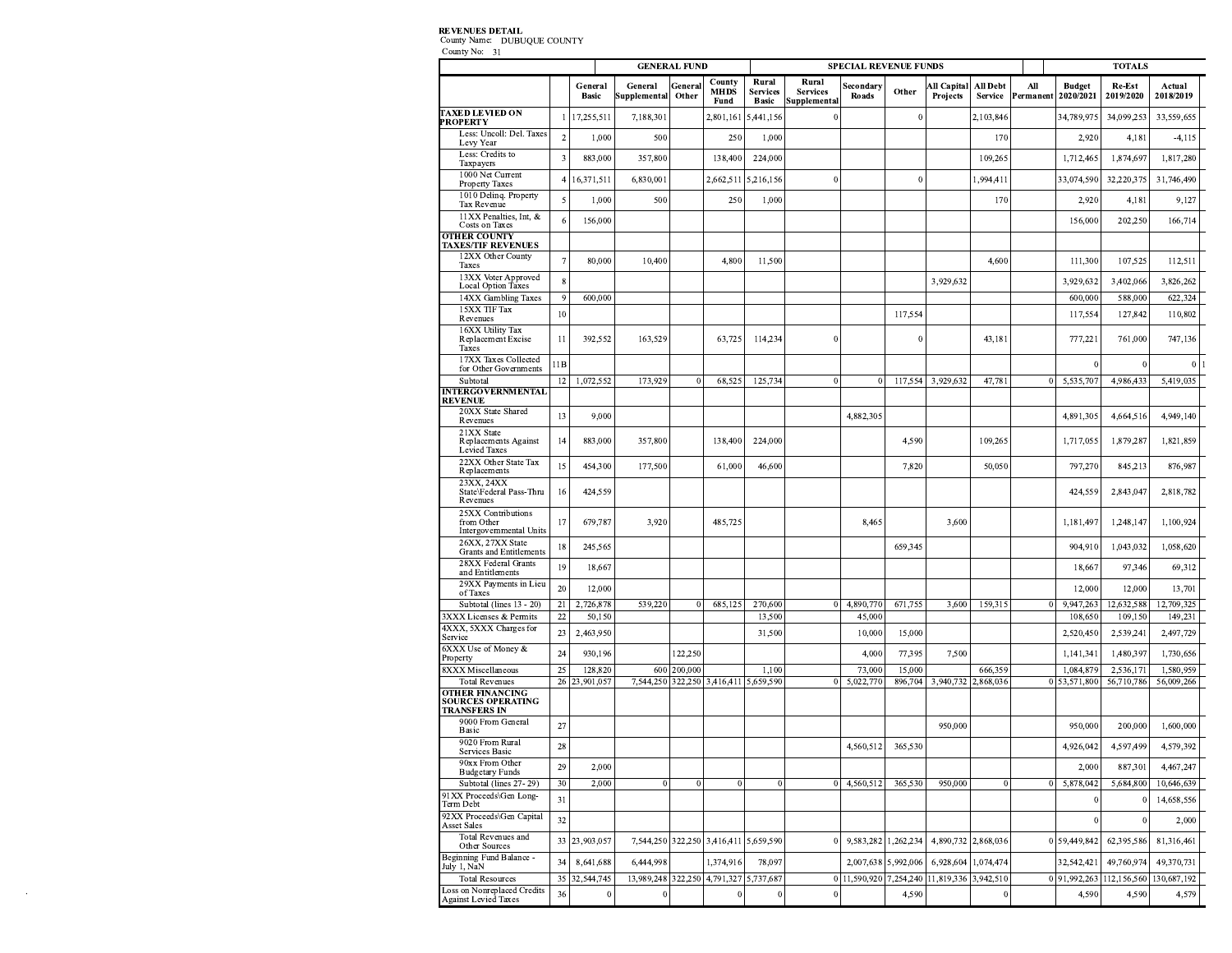# SERVICE AREA 1 PUBLIC SAFETY AND LEGAL SERVICES

| County No: | 31 |
|------------|----|
|------------|----|

| County No: 31                                                   |                         |                         | <b>GENERAL FUND</b>     |                  |                            |                                          | <b>SPECIAL REVENUE FUNDS</b>          |                                               |              |          |                            | <b>TOTALS</b>             |                             |
|-----------------------------------------------------------------|-------------------------|-------------------------|-------------------------|------------------|----------------------------|------------------------------------------|---------------------------------------|-----------------------------------------------|--------------|----------|----------------------------|---------------------------|-----------------------------|
|                                                                 |                         | General<br><b>Basic</b> | General<br>Supplemental | General<br>Other | County<br><b>MHDS Fund</b> | Rural<br><b>Services</b><br><b>Basic</b> | <b>Rural Services</b><br>Supplemental | $ {\rm Secondary} $ Other $ {\rm permanent} $ |              |          | <b>Budget</b><br>2020/2021 | Re-estimated<br>2019/2020 | Actual<br>2018/2019         |
| <b>LAW ENFORCEMENT PROGRAM</b>                                  |                         |                         |                         |                  |                            |                                          |                                       |                                               |              |          |                            |                           |                             |
| 1000 - Uniformed Patrol Services                                |                         | 2,357,042               | 640,100                 |                  |                            |                                          |                                       |                                               |              |          | 2,997,142                  | 2,983,808                 | 2,694,724                   |
| $\overline{1010}$ - Investigations                              | $\overline{2}$          | 814,351                 | 291,400                 |                  |                            |                                          |                                       |                                               |              |          | 1,105,751                  | 1,096,196                 | 993,645                     |
| 1020 - Unified Law Enforcement                                  | $\overline{\mathbf{3}}$ |                         |                         |                  |                            |                                          |                                       |                                               |              |          | $\Omega$                   |                           |                             |
| 1030 - Contract Law Enforcement                                 | $\overline{4}$          |                         |                         |                  |                            |                                          |                                       |                                               |              |          | $\Omega$                   |                           |                             |
| 1040 - Law Enforcement                                          | -5                      | 535,000                 |                         |                  |                            |                                          |                                       |                                               |              |          | 535,000                    | 525,000                   | 519,884                     |
| Communications                                                  |                         |                         |                         |                  |                            |                                          |                                       |                                               |              |          |                            |                           |                             |
| 1050 - Adult Correctional Services                              | -61                     | 5,256,130               | 1,473,500               |                  |                            |                                          |                                       |                                               |              |          | 6,729,630                  | 6,612,729                 | 6,118,387                   |
| 1060 - Administration                                           |                         | 1,439,695               | 350,400                 |                  |                            |                                          |                                       |                                               |              |          | 1,790,095                  | 1,798,415                 | 1,805,077                   |
| Subtotal                                                        |                         | 8 10,402,218            | 2,755,400               | $\Omega$         | $\Omega$                   |                                          | $\Omega$                              |                                               | $\theta$     |          | 0 13,157,618               |                           | 13,016,148 12,131,717       |
| <b>LEGAL SERVICES PROGRAM</b>                                   |                         |                         |                         |                  |                            |                                          |                                       |                                               |              |          |                            |                           | 2,261,444                   |
| 1100 - Criminal Prosecution<br>1110 - Medical Examiner          | $\overline{9}$<br>10    | 1,825,200<br>338,500    | 600,800<br>13,250       |                  |                            |                                          |                                       |                                               |              |          | 2,426,000<br>351,750       | 2,377,813<br>344,380      | 296,822 10                  |
| 1120 - Child Support Recovery                                   | 11                      | 191,500                 | 76,000                  |                  |                            |                                          |                                       |                                               |              |          | 267,500                    | 257,725                   | 247,455 11                  |
| Subtotal                                                        | 12                      | 2,355,200               | 690,050                 | $^{\circ}$       | ∩                          |                                          | $\Omega$                              |                                               | $\Omega$     |          | 3,045,250                  | 2,979,918                 | 2,805,721<br>12             |
| <b>EMERGENCY SERVICES</b>                                       |                         |                         |                         |                  |                            |                                          |                                       |                                               |              |          |                            |                           |                             |
| 1200 - Ambulance Services                                       | 13                      |                         |                         |                  |                            |                                          |                                       |                                               |              |          | $\mathbf{0}$               |                           | 13                          |
| 1210 - Emergency Management                                     | $\overline{14}$         | 217,550                 | 89,600                  |                  |                            |                                          |                                       |                                               |              |          | 307,150                    | 353,471                   | $337,124$ 14                |
| 1220 - Fire Protection & Rescue<br>Services                     | 15                      |                         |                         |                  |                            |                                          |                                       |                                               |              |          | $\mathbf{0}$               |                           | 15                          |
| 1230 - E911 Service Board                                       | 16                      |                         |                         |                  |                            |                                          |                                       |                                               |              |          | $\Omega$                   |                           | 16                          |
| Subtotal                                                        | 17                      | 217,550                 | 89,600                  | $\Omega$         | $\Omega$                   |                                          | $\Omega$                              |                                               | $\theta$     | $\Omega$ | 307,150                    | 353,471                   | 337,124 17                  |
| <b>ASSISTANCE TO DISTRICT</b><br><b>COURT SYSTEM PROGRAM</b>    |                         |                         |                         |                  |                            |                                          |                                       |                                               |              |          |                            |                           |                             |
| 1400 - Physical Operations                                      | 18                      |                         | 6,666                   |                  |                            |                                          |                                       |                                               |              |          | 6,666                      | 6,666                     | 6,166 18                    |
| 1410 - Research & Other Assistance                              | 19                      |                         |                         |                  |                            |                                          |                                       |                                               |              |          | $\Omega$                   |                           | 19                          |
| 1420 - Bailiff Services                                         | 20                      |                         |                         |                  |                            |                                          |                                       |                                               |              |          | $\bf{0}$                   |                           | ZU                          |
| Subtotal                                                        | 21                      | $\Omega$                | 6,666                   | $\Omega$         | $\Omega$                   |                                          | $\Omega$                              |                                               | $\Omega$     | ∩        | 6,666                      | 6,666                     | 6,166 21                    |
| <b>COURT PROCEEDINGS PROGRAM</b>                                |                         |                         |                         |                  |                            |                                          |                                       |                                               |              |          |                            |                           |                             |
| 1500 - Juries & Witnesses                                       | $22\,$                  |                         |                         |                  |                            |                                          |                                       |                                               |              |          | $\theta$                   |                           | $22\,$                      |
| 1510 - (Reserved)                                               | 23                      |                         |                         |                  |                            |                                          |                                       |                                               |              |          |                            |                           | $\overline{23}$             |
| 1520 - Detention Services                                       | $24\,$                  |                         |                         |                  |                            |                                          |                                       |                                               |              |          | $\theta$                   |                           | 24                          |
| 1530 - Court Costs                                              | 25                      |                         | 117,672                 |                  |                            |                                          |                                       |                                               |              |          | 117,672                    | 117,672                   | 108,543 25                  |
| 1540 - Service of Civil Papers                                  | $\overline{26}$         | 147,300                 | 64,200                  |                  |                            |                                          |                                       |                                               |              |          | 211,500                    | 206,978                   | 206,779 26                  |
| Subtotal                                                        | 27                      | 147,300                 | 181,872                 | $\theta$         | $\Omega$                   |                                          | $\Omega$                              | ∩                                             | $\Omega$     | $\Omega$ | 329,172                    | 324,650                   | 315,322 27                  |
| <b>JUVENILE JUSTICE</b><br><b>ADMINISTRATION PROGRAM</b>        |                         |                         |                         |                  |                            |                                          |                                       |                                               |              |          |                            |                           |                             |
| 1600 - Juvenile Victim Restitution                              | 28                      |                         | 70,500                  |                  |                            |                                          |                                       |                                               |              |          | 70,500                     | 70,500                    | 64,691<br>28                |
| 1610 - Juvenile Representation<br>Services                      | 29                      |                         |                         |                  |                            |                                          |                                       |                                               |              |          | $\mathbf{0}$               |                           | 29                          |
| 1620 - Court-Appointed Attorneys &<br>Court Costs for Juveniles | 30                      |                         |                         |                  |                            |                                          |                                       |                                               |              |          | $\theta$                   |                           | 30 <sup>1</sup>             |
| Subtotal                                                        | 31                      | $\Omega$                | 70,500                  | $\overline{0}$   | $\vert$ 0                  | $\Omega$                                 | $\Omega$                              | $\overline{0}$                                | $\mathbf{0}$ | $\Omega$ | 70,500                     | 70,500                    | 64,691 31                   |
| Total - Public Safety & Legal Services                          |                         | 32 13,122,268           | 3,794,088               | $\Omega$         | $\Omega$                   |                                          | $\Omega$                              | $\Omega$                                      | $\Omega$     | ΩI       | 16,916,356                 |                           | 16,751,353 15,660,741<br>32 |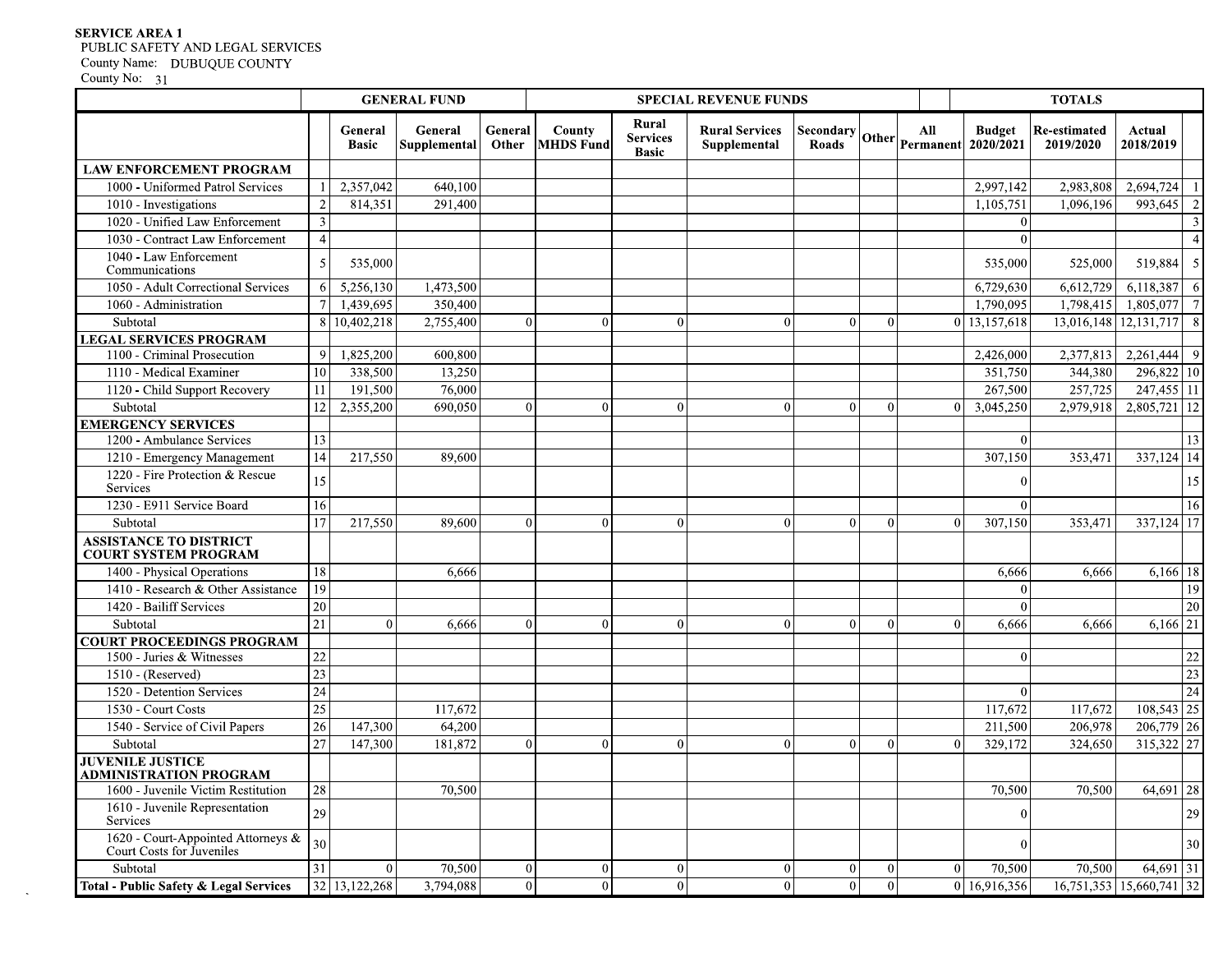# SERVICE AREA 3 PHYSICAL HEALTH & SOCIAL SERVICES

| County No: 31                                                              |                 |                         | <b>GENERAL FUND</b>     |                  |                            |                          | <b>SPECIAL REVENUE FUNDS</b>          |                           |          |                |                                                                                  | <b>TOTALS</b>                    |                        |
|----------------------------------------------------------------------------|-----------------|-------------------------|-------------------------|------------------|----------------------------|--------------------------|---------------------------------------|---------------------------|----------|----------------|----------------------------------------------------------------------------------|----------------------------------|------------------------|
|                                                                            |                 | General<br><b>Basic</b> | General<br>Supplemental | General<br>Other | County<br><b>MHDS</b> Fund | Rural<br><b>Services</b> | <b>Rural Services</b><br>Supplemental | <b>Secondary</b><br>Roads |          | All            | <b>Budget</b><br>$\left \text{Other}\right  \text{Permannent} \right  2020/2021$ | <b>Re-estimated</b><br>2019/2020 | Actual<br>2018/2019    |
| PHYSICAL HEALTH SERVICES<br><b>PROGRAM</b>                                 |                 |                         |                         |                  |                            | <b>Basic</b>             |                                       |                           |          |                |                                                                                  |                                  |                        |
| 3000 - Personal & Family Health<br>Services                                |                 | 573,808                 |                         |                  |                            |                          |                                       |                           |          |                | 573,808                                                                          | 656,543                          | 531,618                |
| 3010 - Communicable Disease<br>Prevention & Control Services               | 2               | 44,204                  |                         |                  |                            |                          |                                       |                           |          |                | 44,204                                                                           | 31,953                           | 20,742                 |
| 3020 - Sanitation<br>3040 - Health Administration                          | 3               | 214,888<br>241,220      | 75,700                  |                  |                            |                          |                                       |                           |          |                | 214,888<br>316,920                                                               | 18,239<br>332,126                | 3,768<br>264,898       |
| 3050 - Support of Hospitals<br>Subtotal                                    | 5               | 6 1,074,120             | 75,700                  | $\Omega$         | $\Omega$                   | $\Omega$                 | $\Omega$                              | $\Omega$                  |          |                | $\Omega$<br>$0 \mid 1,149,820$                                                   | 1,038,861                        | 821,026                |
| <b>SERVICES TO POOR PROGRAM</b>                                            |                 |                         |                         |                  |                            |                          |                                       |                           |          |                |                                                                                  |                                  |                        |
| 3100 - Administration<br>3110 - General Welfare Services                   | 8 <sup>l</sup>  | 264,000<br>161,000      |                         |                  |                            |                          |                                       |                           |          |                | 264,000<br>161,000                                                               | 261,000<br>138,750               | 234,949                |
| 3120 - Care in County Care Facility                                        | $\overline{9}$  |                         |                         |                  |                            |                          |                                       |                           |          |                | $\Omega$                                                                         |                                  | 112,196                |
| Subtotal                                                                   | 10              | 425,000                 | $\Omega$                | $\Omega$         | $\Omega$                   | $\Omega$                 | $\Omega$                              | $\Omega$                  | $\Omega$ | $\Omega$       | 425,000                                                                          | 399,750                          | $347,145$ 10           |
| <b>SERVICES TO MILITARY</b><br><b>VETERANS PROGRAM</b>                     |                 |                         |                         |                  |                            |                          |                                       |                           |          |                |                                                                                  |                                  |                        |
| 3200 - Administration                                                      | 11              | 338,400                 | 123,900                 |                  |                            |                          |                                       |                           |          |                | 462,300                                                                          | 447,655                          | $416,885$ 11           |
| 3210 - General Services to Veterans                                        | 12              | 115,800                 |                         |                  |                            |                          |                                       |                           |          |                | 115,800                                                                          | 130,242                          | 83,529 12              |
| Subtotal                                                                   | 13              | 454,200                 | 123,900                 | $\Omega$         | $\Omega$                   | $\Omega$                 | $\Omega$                              | $\Omega$                  | $\Omega$ | $\Omega$       | 578,100                                                                          | 577,897                          | $500,414$ 13           |
| <b>CHILDREN'S &amp; FAMILY SERVICES</b><br><b>PROGRAM</b>                  |                 |                         |                         |                  |                            |                          |                                       |                           |          |                |                                                                                  |                                  |                        |
| 3300 - Youth Guidance                                                      | 14              |                         | 166,952                 |                  |                            |                          |                                       |                           |          |                | 166,952                                                                          | 155,000                          | $117,142$ 14<br>15     |
| 3310 - Family Protective Services<br>3320 - Services for Disabled Children | 15<br>16        |                         |                         |                  |                            |                          |                                       |                           |          |                | $\theta$<br>$\Omega$                                                             |                                  | 16                     |
| Subtotal                                                                   | 17              | $\Omega$                | 166,952                 | $\Omega$         | $\Omega$                   | $\Omega$                 | $\Omega$                              | $\Omega$                  | 0        | $\Omega$       | 166,952                                                                          | 155,000                          | 117,142<br>-17         |
| <b>SERVICES TO OTHER ADULTS</b><br><b>PROGRAM</b>                          |                 |                         |                         |                  |                            |                          |                                       |                           |          |                |                                                                                  |                                  |                        |
| 3400 - Services to the Elderly                                             | 18              | 17,433                  | 2,257,465               |                  |                            |                          |                                       |                           |          |                | 2,274,898                                                                        |                                  | 1,921,933 1,177,559 18 |
| 3410 - Other Social Services                                               | 19              | 242,380                 |                         |                  |                            |                          |                                       |                           |          |                | 242,380                                                                          | 580,559                          | 197,876 19             |
| 3420 - Social Services Business<br>Operations                              | 20              |                         |                         |                  |                            |                          |                                       |                           |          |                | $\Omega$                                                                         |                                  |                        |
| Subtotal<br><b>CHEMICAL DEPENDENCY</b>                                     | 21              | 259,813                 | 2,257,465               | $\overline{0}$   | $\overline{0}$             | $\Omega$                 | $\Omega$                              | $\Omega$                  | $\Omega$ |                | 0 2,517,278                                                                      |                                  | 2,502,492 1,375,435 21 |
| <b>PROGRAM</b><br>3500 - Treatment Services                                | $22\,$          | 96,000                  | 111,000                 |                  |                            |                          |                                       |                           |          |                | 207,000                                                                          | 111,000                          | 50,898 22              |
| 3510 - Preventive Services                                                 | $\overline{23}$ |                         | 60,000                  |                  |                            |                          |                                       |                           |          |                | 60,000                                                                           | 60,000                           | $33,831$ 23            |
| Subtotal                                                                   | $\overline{24}$ | 96,000                  | 171,000                 | $\overline{0}$   | $\overline{0}$             | $\theta$                 |                                       | $\Omega$                  | 0        | $\overline{0}$ | 267,000                                                                          | 171,000                          | 84,729 24              |
| <b>TOTAL-PHYSICAL HEALTH &amp;</b><br><b>SOCIAL SERVICES</b>               |                 | 25 2,309,133            | 2,795,017               | $\Omega$         | $\overline{0}$             | $\Omega$                 | $\Omega$                              | $\overline{0}$            |          | $\overline{0}$ | 5,104,150                                                                        |                                  | 4,845,000 3,245,891 25 |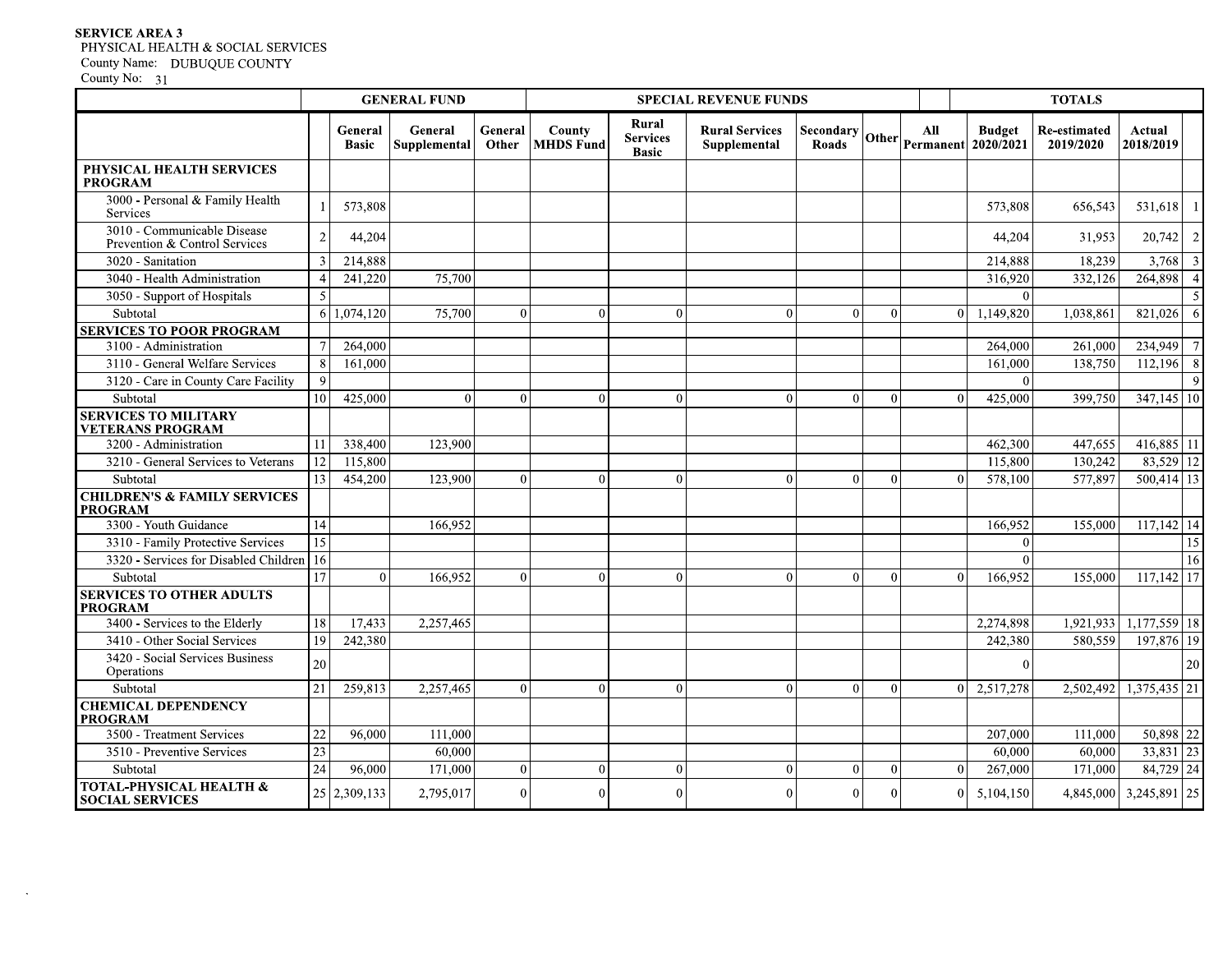# SERVICE AREA 4<br>MENTAL HEALTH, INTELLECTUAL DISABILITY & DEVELOPMENTAL DISABILITIES<br>County Name: DUBUQUE COUNTY<br>County No: 31

 $\sim 10^{11}$ 

|                                                              |                 |                         | <b>GENERAL FUND</b>     |                  |                            |                                          | <b>SPECIAL REVENUE FUNDS</b>          |                                                                                                                                |                  |                |                      | <b>TOTALS</b>                    |                           |
|--------------------------------------------------------------|-----------------|-------------------------|-------------------------|------------------|----------------------------|------------------------------------------|---------------------------------------|--------------------------------------------------------------------------------------------------------------------------------|------------------|----------------|----------------------|----------------------------------|---------------------------|
|                                                              |                 | General<br><b>Basic</b> | General<br>Supplemental | General<br>Other | County<br><b>MHDS</b> Fund | Rural<br><b>Services</b><br><b>Basic</b> | <b>Rural Services</b><br>Supplemental | $\begin{array}{c c}\n\text{Secondary} & \text{Other} \\ \hline\n\text{Poads} & \text{Other} & \text{Permanent} \\ \end{array}$ |                  |                |                      | <b>Re-estimated</b><br>2019/2020 | Actual<br>2018/2019       |
| <b>SERVICES TO PERSONS WITH:</b>                             |                 |                         |                         |                  |                            |                                          |                                       |                                                                                                                                |                  |                |                      |                                  |                           |
| <b>40XX - MENTAL HEALTH</b><br>PROBLEMS MENTAL ILLNESS       |                 |                         |                         |                  |                            |                                          |                                       |                                                                                                                                |                  |                |                      |                                  |                           |
| 400X - Information & Education<br>Services                   |                 |                         |                         |                  |                            |                                          |                                       |                                                                                                                                |                  |                | -C                   |                                  | 1                         |
| 402X - Coordination Services                                 | $\overline{2}$  |                         |                         |                  | 7,200                      |                                          |                                       |                                                                                                                                |                  |                | 7,200                | 9,700                            | $\sqrt{2}$                |
| 403X- Personal & Environ. Sprt                               | 3               |                         |                         |                  |                            |                                          |                                       |                                                                                                                                |                  |                |                      |                                  | $\mathfrak{Z}$            |
| 404X-Treatment Services                                      | $\overline{4}$  |                         |                         |                  |                            |                                          |                                       |                                                                                                                                |                  |                | C                    |                                  | $\overline{4}$            |
| 405X-Vocational & Day Services                               | 5               |                         |                         |                  |                            |                                          |                                       |                                                                                                                                |                  |                | $\Omega$             |                                  | $\sqrt{5}$                |
| 406X-Lic/Cert. Living Arrangements                           | -6              |                         |                         |                  |                            |                                          |                                       |                                                                                                                                |                  |                | $\overline{0}$       |                                  | 6                         |
| 407X - Inst/Hospital & Commit<br>Services                    | $\overline{7}$  |                         |                         |                  | 58,600                     |                                          |                                       |                                                                                                                                |                  |                | 58,600               | 58,695                           | $7\phantom{.0}$<br>54,605 |
| Subtotal                                                     | 8               | $\overline{0}$          | $\Omega$                | $\mathbf{0}$     | 65,800                     | $\vert 0 \vert$                          | $\mathbf{0}$                          | $\mathbf{0}$                                                                                                                   | $\bf{0}$         | $\overline{0}$ | 65,800               | 68,395                           | 54,605<br>8               |
| 42XX - INTELLECTUAL DISABILITY                               |                 |                         |                         |                  |                            |                                          |                                       |                                                                                                                                |                  |                |                      |                                  |                           |
| 420X - Information & Education<br>Services                   | 9               |                         |                         |                  |                            |                                          |                                       |                                                                                                                                |                  |                | C                    |                                  | 9                         |
| 422X - Coordination Services                                 | 10              |                         |                         |                  |                            |                                          |                                       |                                                                                                                                |                  |                | $\theta$             |                                  | 10                        |
| 423X- Personal & Environ. Sprt                               | 11              |                         |                         |                  |                            |                                          |                                       |                                                                                                                                |                  |                | $\theta$             |                                  | 11                        |
| 424X-Treatment Services                                      | 12              |                         |                         |                  |                            |                                          |                                       |                                                                                                                                |                  |                | $\Omega$             |                                  | 12                        |
| 425X-Vocational & Day Services                               | 13              |                         |                         |                  |                            |                                          |                                       |                                                                                                                                |                  |                | $\theta$             |                                  | 13                        |
| 426X-Lic/Cert. Living Arrangements                           | 14              |                         |                         |                  |                            |                                          |                                       |                                                                                                                                |                  |                | C                    |                                  | 14                        |
| 427X - Inst/Hospital & Commit<br>Services                    | 15              |                         |                         |                  |                            |                                          |                                       |                                                                                                                                |                  |                | $\Omega$             |                                  | 15                        |
| Subtotal                                                     | 16              | $\mathbf{0}$            | $\theta$                | $\mathbf{0}$     | $\overline{0}$             | $\overline{0}$                           | $\mathbf{0}$                          | $\mathbf{0}$                                                                                                                   | $\mathbf{0}$     | $\Omega$       | $\bf{0}$             | $\theta$                         | 0 <sub>16</sub>           |
| <b>43XX - OTHER DEVELOPMENTAL</b><br><b>DISABILITIES</b>     |                 |                         |                         |                  |                            |                                          |                                       |                                                                                                                                |                  |                |                      |                                  |                           |
| 430X - Information & Education<br>Services                   | 17              |                         |                         |                  |                            |                                          |                                       |                                                                                                                                |                  |                | $\Omega$             |                                  | 17                        |
| 432X - Coordination Services                                 | 18              |                         |                         |                  |                            |                                          |                                       |                                                                                                                                |                  |                | $\overline{0}$       |                                  | 18                        |
| 433X- Personal & Environ. Sprt                               | 19              |                         |                         |                  |                            |                                          |                                       |                                                                                                                                |                  |                | $\theta$             |                                  | 19                        |
| 434X-Treatment Services                                      | 20              |                         |                         |                  |                            |                                          |                                       |                                                                                                                                |                  |                | C                    |                                  | $\overline{20}$           |
| 435X-Vocational & Day Services                               | 21              |                         |                         |                  |                            |                                          |                                       |                                                                                                                                |                  |                | $\theta$             |                                  | 21                        |
| 436X-Lic/Cert. Living Arrangements                           | 22              |                         |                         |                  |                            |                                          |                                       |                                                                                                                                |                  |                | $\overline{0}$       |                                  | 22                        |
| 437X - Inst/Hospital & Commit<br>Services                    | 23              |                         |                         |                  |                            |                                          |                                       |                                                                                                                                |                  |                | $\overline{0}$       |                                  | 23                        |
| Subtotal                                                     | 24              | $\overline{0}$          | $\theta$                | $\mathbf{0}$     | $\theta$                   | $\Omega$                                 | $\Omega$                              | $\mathbf{0}$                                                                                                                   | $\mathbf{0}$     | $\Omega$       | $\theta$             | $\theta$                         | $0\overline{24}$          |
| 44XX - GENERAL<br><b>ADMINISTRATION</b>                      |                 |                         |                         |                  |                            |                                          |                                       |                                                                                                                                |                  |                |                      |                                  |                           |
| 4411-Direct Administration                                   | 25              |                         |                         |                  | 419,925                    |                                          |                                       |                                                                                                                                |                  |                | 419,925              | 364,390                          | 184,760 25                |
| 4412-Purchased Administration                                | 26              |                         |                         |                  |                            |                                          |                                       |                                                                                                                                |                  |                |                      |                                  | 26                        |
| 4413-Distrib to Regional Fiscal Agent                        | 27              |                         |                         |                  | 3,473,036                  |                                          |                                       |                                                                                                                                |                  |                | 3,473,036            |                                  | 3,402,946 2,390,639 27    |
| Subtotal                                                     | 28              | $\theta$                | $\theta$                | $\theta$         | 3,892,961                  | $\vert 0 \vert$                          | $\mathbf{0}$                          | $\theta$                                                                                                                       | $\mathbf{0}$     | $\overline{0}$ | 3,892,961            |                                  | 3,767,336 2,575,399<br>28 |
| <b>45XX - COUNTY PRVD CASE MGMT</b>                          |                 |                         |                         |                  |                            |                                          |                                       |                                                                                                                                |                  |                |                      |                                  |                           |
| Subtotal                                                     | 29              |                         |                         |                  |                            |                                          |                                       |                                                                                                                                |                  |                | $\theta$             |                                  | 29                        |
| <b>46XX - COUNTY PRVD SERVICES</b>                           |                 |                         |                         |                  |                            |                                          |                                       |                                                                                                                                |                  |                |                      |                                  |                           |
| Subtotal                                                     | 30              |                         |                         |                  |                            |                                          |                                       |                                                                                                                                |                  |                | $\bf{0}$             |                                  | 30                        |
| <b>47XX - BRAIN INJURY</b><br>470X - Information & Education |                 |                         |                         |                  |                            |                                          |                                       |                                                                                                                                |                  |                |                      |                                  |                           |
| Services                                                     | 31              |                         |                         |                  |                            |                                          |                                       |                                                                                                                                |                  |                | U                    |                                  | 31                        |
| 472X - Coordination Services                                 | $\overline{32}$ |                         |                         |                  |                            |                                          |                                       |                                                                                                                                |                  |                | $\bf{0}$             |                                  | 32                        |
| 473X- Personal & Environ. Sprt                               | 33<br>34        |                         |                         |                  |                            |                                          |                                       |                                                                                                                                |                  |                | $\theta$             |                                  | 33                        |
| 474X-Treatment Services<br>475X-Vocational & Day Services    | 35              |                         |                         |                  |                            |                                          |                                       |                                                                                                                                |                  |                | $\bf{0}$<br>$\Omega$ |                                  | 34                        |
| 476X-Lic/Cert. Living Arrangements                           | 36              |                         |                         |                  |                            |                                          |                                       |                                                                                                                                |                  |                | $\overline{0}$       |                                  | 35<br>36                  |
| 477X - Inst/Hospital & Commit                                |                 |                         |                         |                  |                            |                                          |                                       |                                                                                                                                |                  |                |                      |                                  |                           |
| Services                                                     | 37              |                         |                         |                  |                            |                                          |                                       |                                                                                                                                |                  |                | $\overline{0}$       |                                  | 37                        |
| Subtotal                                                     | 38              | $\bf{0}$                | $\boldsymbol{0}$        | $\bf{0}$         | $\mathbf{0}$               | $\vert$ 0                                | $\boldsymbol{0}$                      | $\bf{0}$                                                                                                                       | $\bf{0}$         | $\overline{0}$ | $\mathbf{0}$         | $\boldsymbol{0}$                 | 0 38                      |
| Total - Mental Health, ID & DD                               | 39              | $\overline{0}$          | $\mathbf{0}$            | $\mathbf{0}$     | 3,958,761                  | $\overline{0}$                           | $\overline{0}$                        | $\overline{0}$                                                                                                                 | $\boldsymbol{0}$ |                | 0 3,958,761          |                                  | 3,835,731 2,630,004 39    |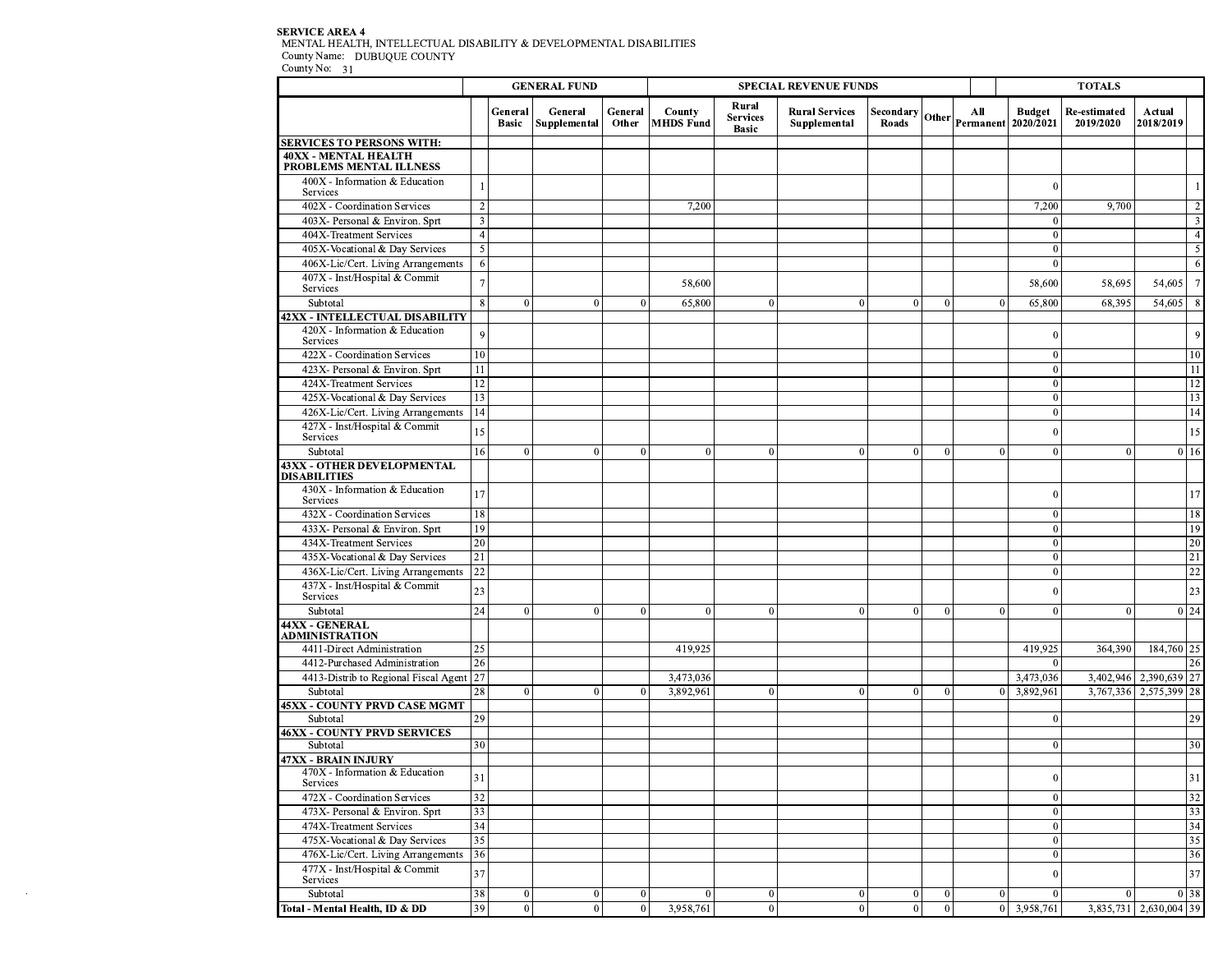# **SERVICE AREA 6** COUNTY ENVIRONMENT AND EDUCATION County Name: DUBUQUE COUNTY<br>County No: 31

 $\mathcal{L}$ 

|                                                                 |                         |                         | <b>GENERAL FUND</b>            |                  |                               |                                          | <b>SPECIAL REVENUE FUNDS</b>          |                    |                  |                            |                    | <b>TOTALS</b>                    |                        |                          |
|-----------------------------------------------------------------|-------------------------|-------------------------|--------------------------------|------------------|-------------------------------|------------------------------------------|---------------------------------------|--------------------|------------------|----------------------------|--------------------|----------------------------------|------------------------|--------------------------|
|                                                                 |                         | General<br><b>Basic</b> | General<br><b>Supplemental</b> | General<br>Other | County<br><b>MHDS</b><br>Fund | Rural<br><b>Services</b><br><b>Basic</b> | <b>Rural Services</b><br>Supplemental | Secondary<br>Roads | Other            | All<br>Permanent 2020/2021 | <b>Budget</b>      | <b>Re-estimated</b><br>2019/2020 | Actual<br>2018/2019    |                          |
| <b>ENVIRONMENTAL QUALITY</b><br><b>PROGRAM</b>                  |                         |                         |                                |                  |                               |                                          |                                       |                    |                  |                            |                    |                                  |                        |                          |
| 6000 - Natural Resources Conservation                           | 1                       | 14,536                  |                                |                  |                               |                                          |                                       |                    |                  |                            | 14,536             | 123,970                          | $14,500$ 1             |                          |
| 6010 - Weed Eradication                                         | $\overline{2}$          |                         |                                |                  |                               |                                          |                                       |                    |                  |                            | $\Omega$           |                                  |                        | $\overline{c}$           |
| 6020 - Solid Waste Disposal                                     | $\overline{\mathbf{3}}$ |                         |                                |                  |                               |                                          |                                       |                    |                  |                            | $\Omega$           |                                  |                        | 3                        |
| 6030 - Environmental Restoration                                | $\overline{4}$          |                         |                                |                  |                               |                                          |                                       |                    |                  |                            | $\Omega$           |                                  |                        | $\boldsymbol{\varDelta}$ |
| Subtotal                                                        | 5                       | 14,536                  | $\theta$                       |                  | $\theta$                      | $\theta$<br>$\theta$                     | $\Omega$                              | $\overline{0}$     | $\mathbf{0}$     | $\Omega$                   | 14,536             | 123,970                          | $14,500$ 5             |                          |
| <b>CONSERVATION &amp; RECREATION</b><br><b>SERVICES PROGRAM</b> |                         |                         |                                |                  |                               |                                          |                                       |                    |                  |                            |                    |                                  |                        |                          |
| 6100 - Administration                                           | 6                       |                         |                                |                  |                               |                                          |                                       |                    |                  |                            | $\overline{0}$     |                                  |                        | -6                       |
| 6110 - Maintenance & Operations                                 | $\overline{7}$          | 2,190,591               | 335,100                        |                  |                               |                                          |                                       |                    |                  |                            | 2,525,691          | $\overline{2,}785,305$           | 1,697,103              | $\overline{7}$           |
| 6120 - Recreation & Environmental Educ.                         | 8                       | 116,850                 | 29.500                         |                  |                               |                                          |                                       |                    |                  |                            | 146.350            | 142.245                          | $\overline{130,350}$ 8 |                          |
| Subtotal                                                        | 9                       | 2,307,441               | 364,600                        |                  | $\theta$                      | $\mathbf{0}$<br>$\theta$                 | $\vert$ 0                             | $\mathbf{0}$       | $\theta$         |                            | 0 2,672,041        |                                  | 2,927,550 1,827,453 9  |                          |
| <b>ANIMAL CONTROL PROGRAM</b>                                   |                         |                         |                                |                  |                               |                                          |                                       |                    |                  |                            |                    |                                  |                        |                          |
| 6200 - Animal Shelter                                           | 10                      |                         |                                |                  |                               | 30,000                                   |                                       |                    |                  |                            | 30,000             | 25,000                           | $20,136$ 10            |                          |
| 6210 - Animal Bounties & State Apiarist<br>Expenses             | $\overline{11}$         | 200                     |                                |                  |                               |                                          |                                       |                    |                  |                            | 200                | 200                              |                        | 11                       |
| Subtotal                                                        | 12                      | 200                     | $\Omega$                       |                  | $\theta$                      | $\Omega$<br>30,000                       | $\Omega$                              | $\overline{0}$     | $\mathbf{0}$     | $\Omega$                   | 30,200             | 25,200                           | 20,136 12              |                          |
| <b>COUNTY DEVELOPMENT PROGRAM</b>                               |                         |                         |                                |                  |                               |                                          |                                       |                    |                  |                            |                    |                                  |                        |                          |
| 6300 - Land Use & Building Controls                             | 13                      | 615,000                 |                                |                  |                               | 301,730                                  |                                       |                    |                  |                            | 916,730            | 398,371                          | 287,290 13             |                          |
| 6310 - Housing Rehabilitation & Develop.                        | $\overline{14}$         |                         |                                |                  |                               |                                          |                                       |                    |                  |                            | $\Omega$           |                                  |                        | $\overline{14}$          |
| 6320 - Community Economic<br>Development                        | 15                      | 625,696                 |                                |                  |                               |                                          |                                       |                    | 400,714          |                            | 1,026,410          | 1,283,633                        | 808,423   15           |                          |
| Subtotal                                                        |                         | 16 1,240,696            | $\Omega$                       |                  | $\Omega$                      | $\Omega$<br>301,730                      | $\Omega$                              |                    | 0 400,714        |                            | $0 \mid 1,943,140$ |                                  | 1,682,004 1,095,713 16 |                          |
| <b>EDUCATIONAL SERVICES PROGRAM</b>                             |                         |                         |                                |                  |                               |                                          |                                       |                    |                  |                            |                    |                                  |                        |                          |
| 6400 - Libraries                                                | 17                      |                         |                                |                  |                               | 608,576                                  |                                       |                    |                  |                            | 608,576            | 608,576                          |                        | 17                       |
| 6410 - Historic Preservation                                    | 18                      |                         |                                |                  |                               |                                          |                                       |                    |                  |                            | $\Omega$           | 72,000                           | 72,000 18              |                          |
| 6420 - Fair & 4-H Clubs                                         | 19                      |                         |                                |                  |                               |                                          |                                       |                    |                  |                            | $\Omega$           |                                  |                        | 19                       |
| 6430 - Fairgrounds                                              | 20                      | 20,000                  |                                |                  |                               |                                          |                                       |                    |                  |                            | 20,000             | 20,000                           | $20,000$ 20            |                          |
| 6440 - Memorial Halls                                           | 21                      |                         |                                |                  |                               |                                          |                                       |                    |                  |                            | $\Omega$           |                                  |                        | 21                       |
| 6450 - Other Educational Services                               | $\overline{22}$         | 45,000                  |                                |                  |                               |                                          |                                       |                    |                  |                            | 45,000             | 20,000                           |                        | 22                       |
| Subtotal                                                        | 23                      | 65,000                  | $\Omega$                       |                  | $\Omega$                      | $\Omega$<br>608,576                      | $\Omega$                              | $\Omega$           | $\theta$         | $\Omega$                   | 673,576            | 720,576                          | $92,000$ 23            |                          |
| PRESIDENT OR GOVERNOR<br><b>DECLARED DISASTERS PROGRAM</b>      |                         |                         |                                |                  |                               |                                          |                                       |                    |                  |                            |                    |                                  |                        |                          |
| 6500 - Property                                                 | 24                      |                         |                                |                  |                               |                                          |                                       |                    |                  |                            | $\Omega$           |                                  |                        | 24                       |
| 6510 - Buildings                                                | $\overline{25}$         |                         |                                |                  |                               |                                          |                                       |                    |                  |                            | $\Omega$           |                                  |                        | 25                       |
| 6520 - Equipment                                                | 26                      |                         |                                |                  |                               |                                          |                                       |                    |                  |                            | $\Omega$           |                                  |                        | 26                       |
| 6530 - Public Facilities                                        | 27                      |                         |                                |                  |                               |                                          |                                       |                    |                  |                            | $\Omega$           |                                  |                        | 27                       |
| Subtotal                                                        | 28                      | $\theta$                | $\Omega$                       |                  | $\mathbf{0}$                  | $\theta$<br>$\bf{0}$                     | $\Omega$                              | $\vert$ 0          | $\mathbf{0}$     | $\Omega$                   | $\Omega$           | $\Omega$                         |                        | $0\overline{28}$         |
| <b>Total - County Environment and Education</b>                 |                         | 29 3,627,873            | 364,600                        |                  | $\overline{0}$                | $\overline{0}$<br>940,306                | $\Omega$                              |                    | $0\vert 400,714$ |                            | 0 5,333,493        |                                  | 5,479,300 3,049,802 29 |                          |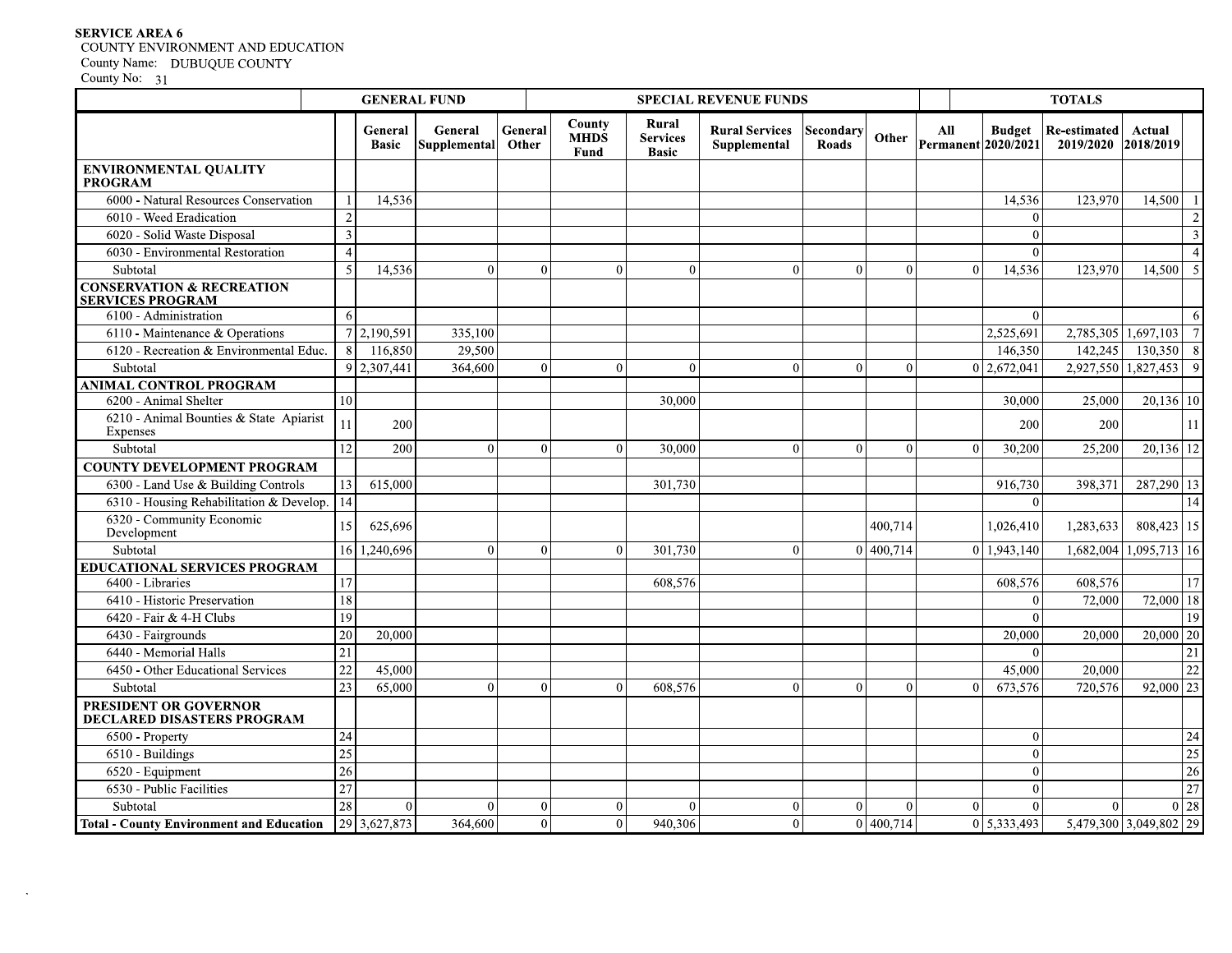# **SERVICE AREA 7**

# ROADS & TRANSPORTATION

County Name: DUBUQUE COUNTY<br>County No: 31

 $\sim$ 

|                                                                |          | <b>GENERAL FUND</b>     |                         |                  |                               |                                          | <b>SPECIAL REVENUE FUNDS</b>          |                                   |          |          |                            | <b>TOTALS</b>                    |                         |                |
|----------------------------------------------------------------|----------|-------------------------|-------------------------|------------------|-------------------------------|------------------------------------------|---------------------------------------|-----------------------------------|----------|----------|----------------------------|----------------------------------|-------------------------|----------------|
|                                                                |          | General<br><b>Basic</b> | General<br>Supplemental | General<br>Other | County<br><b>MHDS</b><br>Fund | Rural<br><b>Services</b><br><b>Basic</b> | <b>Rural Services</b><br>Supplemental | $[Security] Other   Permannent  $ |          |          | <b>Budget</b><br>2020/2021 | <b>Re-estimated</b><br>2019/2020 | Actual<br>2018/2019     |                |
| <b>SECONDARY ROADS ADMINISTRATION</b><br>& ENGINEERING PROGRAM |          |                         |                         |                  |                               |                                          |                                       |                                   |          |          |                            |                                  |                         |                |
| 7000 - Administration                                          |          |                         |                         |                  |                               |                                          |                                       | 603,227                           |          |          | 603,227                    | 633,227                          | 431,839                 |                |
| 7010 - Engineering                                             |          |                         |                         |                  |                               |                                          |                                       | 945,000                           |          |          | 945,000                    | 894,755                          | 990,954                 | $\overline{2}$ |
| Subtotal                                                       |          | $\Omega$                | $\Omega$                | $\theta$         | $\Omega$                      | $\Omega$                                 |                                       | 1,548,227                         | $\Omega$ | $\Omega$ | 1,548,227                  | 1,527,982                        | 1,422,793               |                |
| <b>ROADWAY MAINTENANCE PROGRAM</b>                             |          |                         |                         |                  |                               |                                          |                                       |                                   |          |          |                            |                                  |                         |                |
| 7100 - Bridges & Culverts                                      |          |                         |                         |                  |                               |                                          |                                       | $\overline{293,000}$              |          |          | 293,000                    | 268,000                          | 280,008                 |                |
| 7110 - Roads                                                   |          |                         |                         |                  |                               |                                          |                                       | 2,792,520                         |          |          | 2,792,520                  |                                  | 3,518,520 2,571,790     |                |
| 7120 - Snow & Ice Control                                      |          |                         |                         |                  |                               |                                          |                                       | 1,592,200                         |          |          | 1,592,200                  | 1,592,200                        | 1,263,891               | -6             |
| 7130 - Traffic Controls                                        |          |                         |                         |                  |                               |                                          |                                       | 265,000                           |          |          | 265,000                    | 265,000                          | 211,545                 | $\overline{7}$ |
| 7140 - Road Clearing                                           | 8        |                         |                         |                  |                               |                                          |                                       | 240,000                           |          |          | 240,000                    | 240,000                          | 316,639                 | $\overline{8}$ |
| Subtotal                                                       | <b>Q</b> |                         | 0                       | $\Omega$         | $\theta$                      |                                          |                                       | 5,182,720                         |          | 0        | 5,182,720                  | 5,883,720                        | 4,643,873               | $\overline{9}$ |
| <b>GENERAL ROADWAY EXPENDITURES</b><br><b>PROGRAM</b>          |          |                         |                         |                  |                               |                                          |                                       |                                   |          |          |                            |                                  |                         |                |
| 7200 - New Equipment                                           | 10       | 560,000                 |                         |                  |                               |                                          |                                       | 600.000                           |          |          | 1.160.000                  | 1,000,000                        | 854,246 10              |                |
| 7210 - Equipment Operations                                    |          |                         |                         |                  |                               |                                          |                                       | 1.679.579                         |          |          | 1,679,579                  | 1,754,579                        | 1,545,029 11            |                |
| 7220 - Tools, Materials & Supplies                             | 12       |                         |                         |                  |                               |                                          |                                       | 126,000                           |          |          | 126,000                    | 180,000                          | $73,300$ 12             |                |
| 7230 - Real Estate & Buildings                                 | 13       |                         |                         |                  |                               |                                          |                                       | 320,000                           |          |          | 320,000                    | 420,000                          | $55,976$ 13             |                |
| Subtotal                                                       | 14       | 560,000                 | $\Omega$                | $\Omega$         | $\theta$                      | $\Omega$                                 |                                       | 2,725,579                         | 0        | $\Omega$ | 3,285,579                  | 3,354,579                        | $2,528,551$ 14          |                |
| <b>MASS TRANSIT PROGRAM</b>                                    |          |                         |                         |                  |                               |                                          |                                       |                                   |          |          |                            |                                  |                         |                |
| 7300 - Air Transportation                                      | 15       |                         |                         |                  |                               |                                          |                                       |                                   |          |          |                            |                                  |                         | 15             |
| 7310 - Ground Transportation                                   | 16       |                         |                         |                  |                               |                                          |                                       |                                   |          |          |                            |                                  |                         | 16             |
| Subtotal                                                       | 17       | $\Omega$                | $\Omega$                | $\theta$         | $\theta$                      | $\Omega$                                 |                                       | $\theta$                          | $\Omega$ | $\Omega$ |                            | $\Omega$                         |                         | $0$ 17         |
| Total - Roads & Transportation                                 |          | 18 560,000              | 0                       | $\Omega$         | $\theta$                      | $\Omega$                                 |                                       | 9,456,526                         | 0        |          | 0 10.016.526               |                                  | 10,766,281 8,595,217 18 |                |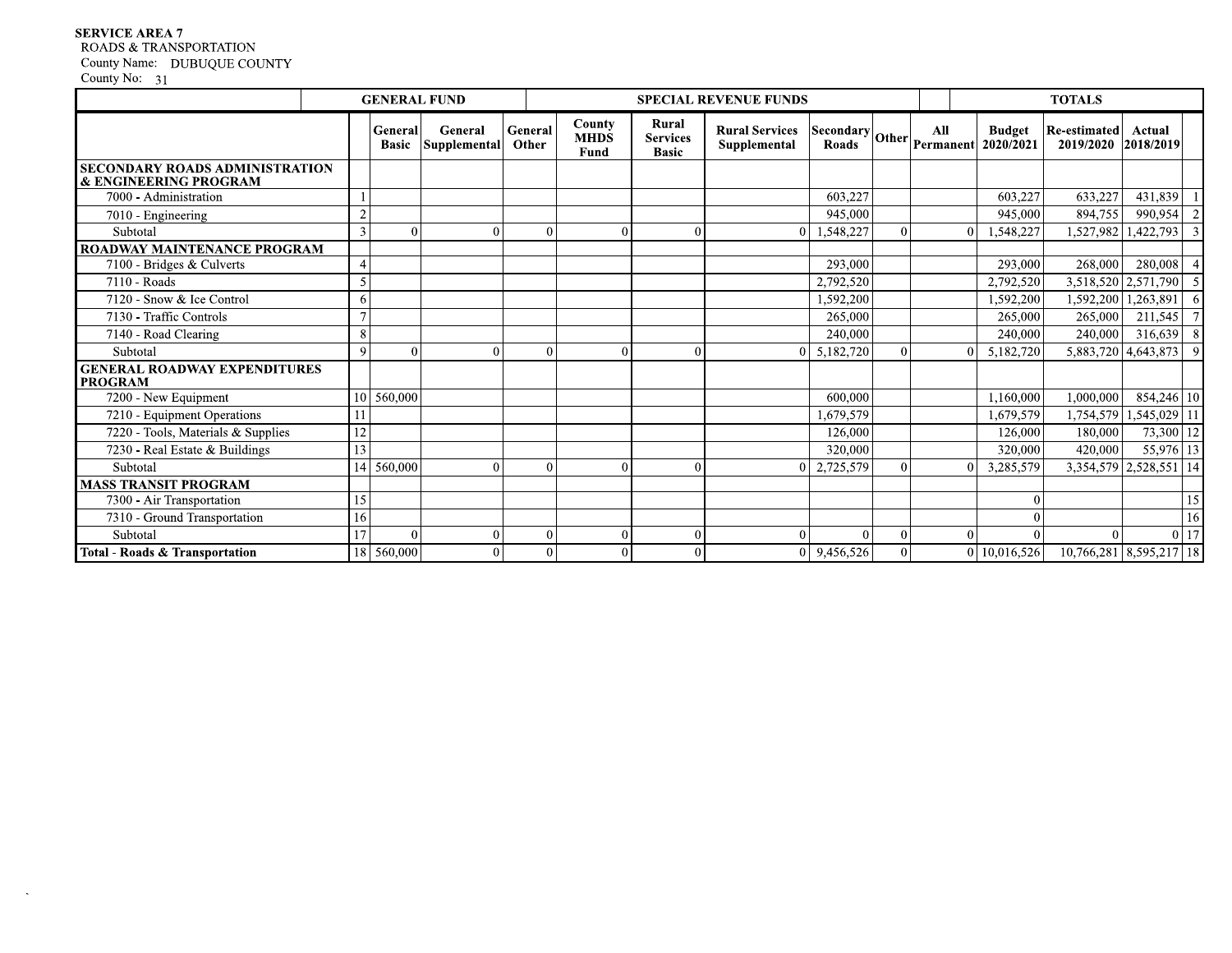# **SERVICE AREA 8** GOVERNMENT SERVICES TO RESIDENTS County Name: DUBUQUE COUNTY<br>County No: 31

 $\sim$ 

|                                                           |                         | <b>GENERAL FUND</b>     |                  |               |                                          | <b>SPECIAL REVENUE FUNDS</b>          |                                                                             |                  |                            | <b>TOTALS</b>                    |                     |
|-----------------------------------------------------------|-------------------------|-------------------------|------------------|---------------|------------------------------------------|---------------------------------------|-----------------------------------------------------------------------------|------------------|----------------------------|----------------------------------|---------------------|
|                                                           | General<br><b>Basic</b> | General<br>Supplemental | General<br>Other | <b>County</b> | Rural<br><b>MHDS Fund Services Basic</b> | <b>Rural Services</b><br>Supplemental | $\left  \right.$ Secondary $\left  \right.$ Other $\left  \right.$<br>Roads | All<br>Permanent | <b>Budget</b><br>2020/2021 | <b>Re-estimated</b><br>2019/2020 | Actual<br>2018/2019 |
| <b>REPRESENTATION</b><br><b>SERVICES PROGRAM</b>          |                         |                         |                  |               |                                          |                                       |                                                                             |                  |                            |                                  |                     |
| 8000 - Elections<br>Administration                        |                         | 638,407                 |                  |               |                                          |                                       |                                                                             |                  | 638,407                    | 686,748                          | 457,257             |
| 8010 - Local Elections                                    |                         |                         |                  |               |                                          |                                       |                                                                             |                  |                            | 145,190                          | 45,816              |
| 8020 - Township Officials                                 | 10,000                  |                         |                  |               |                                          |                                       |                                                                             |                  | 10,000                     | 10,000                           | 6,455               |
| Subtotal                                                  | 10.000                  | 638,407                 |                  |               | 0                                        | $\Omega$                              | $\Omega$                                                                    | 0                | 648,407                    | 841,938                          | 509,528             |
| <b>STATE ADMINISTRATIVE</b><br><b>SERVICES</b>            |                         |                         |                  |               |                                          |                                       |                                                                             |                  |                            |                                  |                     |
| 8100 - Motor Vehicle<br>Registrations & Licensing         | 597,950                 | 279,200                 |                  |               |                                          |                                       |                                                                             |                  | 877,150                    | 846,600                          | $803,855$ 5         |
| 8101 - Driver Licenses<br>Services                        |                         |                         |                  |               |                                          |                                       |                                                                             |                  | $\Omega$                   |                                  |                     |
| 8110 - Recording of Public<br>Documents                   | 396,000                 | 173,900                 |                  |               |                                          |                                       |                                                                             |                  | 569,900                    | 638,436                          | 530,420 7           |
| Subtotal                                                  | 993,950                 | 453,100                 |                  | $\Omega$      | 0                                        | $\Omega$                              | $\Omega$                                                                    |                  | 1,447,050                  | 1,485,036                        | 1,334,275   8       |
| <b>Total - Government Services to</b><br><b>Residents</b> | 1,003,950               | 1,091,507               |                  |               | 0                                        | $\Omega$                              | $\Omega$                                                                    | $\Omega$         | 2,095,457                  | 2,326,974                        | 1,843,803   9       |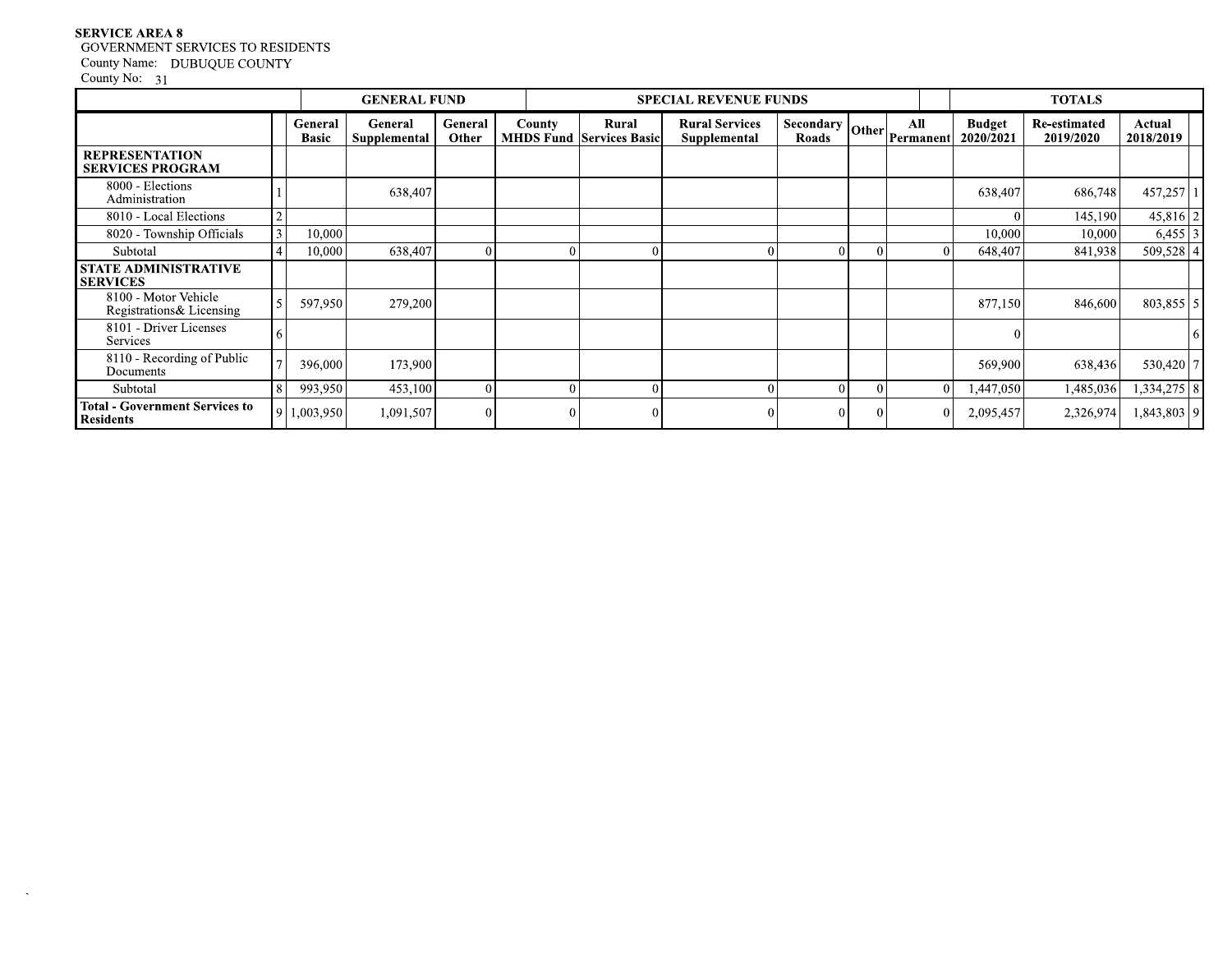## **SERVICE AREA 9**

 $\ddot{\phantom{a}}$ 

# **ADMINISTRATION**

County Name: DUBUQUE COUNTY<br>County No: 31

|                                                     |    |                         | <b>GENERAL FUND</b>     |                  |                            |                                          | <b>SPECIAL REVENUE FUNDS</b>          |                           | <b>TOTALS</b>  |          |                                                                                  |                                  |                     |    |
|-----------------------------------------------------|----|-------------------------|-------------------------|------------------|----------------------------|------------------------------------------|---------------------------------------|---------------------------|----------------|----------|----------------------------------------------------------------------------------|----------------------------------|---------------------|----|
|                                                     |    | General<br><b>Basic</b> | General<br>Supplemental | General<br>Other | County<br><b>MHDS Fund</b> | Rural<br><b>Services</b><br><b>Basic</b> | <b>Rural Services</b><br>Supplemental | <b>Secondary</b><br>Roads |                | All      | <b>Budget</b><br>$\left \text{Other}\right  \text{Permannent} \right  2020/2021$ | <b>Re-estimated</b><br>2019/2020 | Actual<br>2018/2019 |    |
| POLICY &<br><b>ADMINISTRATION</b><br><b>PROGRAM</b> |    |                         |                         |                  |                            |                                          |                                       |                           |                |          |                                                                                  |                                  |                     |    |
| 9000 - General County<br>Management                 |    | 70,290                  | 241,000                 |                  |                            |                                          |                                       |                           |                |          | 311,290                                                                          | 462,588                          | 2,311,718           |    |
| 9010 - Administrative<br>Management Services        |    | 381,900                 | 104,300                 |                  |                            |                                          |                                       |                           |                |          | 486,200                                                                          | 518,478                          | 425,677             |    |
| 9020 - Treasury Management<br><b>Services</b>       |    | 185,884                 | 65,200                  |                  |                            |                                          |                                       |                           |                |          | 251,084                                                                          | 238,800                          | 232,419             |    |
| 9030 - Other Policy &<br>Administration             |    | 90,000                  | 215,000                 | 122,250          |                            |                                          |                                       |                           |                |          | 427,250                                                                          | 518,500                          | 178,917             |    |
| Subtotal                                            |    | 728,074                 | 625,500                 | 122,250          | $\Omega$                   | $\Omega$                                 | $\theta$                              | $\Omega$                  | $\overline{0}$ | $\Omega$ | 1,475,824                                                                        | 1,738,366                        | 3,148,731           |    |
| <b>CENTRAL SERVICES</b><br><b>PROGRAM</b>           |    |                         |                         |                  |                            |                                          |                                       |                           |                |          |                                                                                  |                                  |                     |    |
| 9100 - General Services                             | 6  | 777,150                 | 112,200                 |                  |                            |                                          |                                       |                           |                |          | 889,350                                                                          | 1,763,852                        | 737,835             | -6 |
| 9110 - Information Tech<br>Services                 |    | 1,504,002               | 164,200                 |                  |                            |                                          |                                       |                           |                |          | 1,668,202                                                                        | 2,140,456                        | 1,433,675           |    |
| 9120 - GIS Systems                                  |    | 238,870                 | 82,500                  |                  |                            |                                          |                                       |                           |                |          | 321,370                                                                          | 323,759                          | 318,741             | -S |
| Subtotal                                            | q  | 2,520,022               | 358,900                 | $\Omega$         | $\Omega$                   | $\Omega$                                 | $\Omega$                              | $\Omega$                  | $\Omega$       | 0        | 2,878,922                                                                        | 4,228,067                        | 2,490,251           | -C |
| <b>RISK MANAGEMENT</b><br><b>SERVICES PROGRAM</b>   |    |                         |                         |                  |                            |                                          |                                       |                           |                |          |                                                                                  |                                  |                     |    |
| 9200 - Tort Liability                               | 10 |                         | 226,000                 |                  |                            |                                          |                                       |                           |                |          | 226,000                                                                          | 226,000                          | 183,792 10          |    |
| 9210 - Safety of Workplace                          | 11 |                         | 340,000                 |                  |                            |                                          |                                       |                           |                |          | 340,000                                                                          | 330,000                          | 193,985 11          |    |
| 9220 - Fidelity of Public<br>Officers               | 12 |                         | 5,000                   |                  |                            |                                          |                                       |                           |                |          | 5,000                                                                            | 5,000                            | 4,615 12            |    |
| 9230 - Unemployment<br>Compensation                 | 13 |                         | 10.000                  |                  |                            |                                          |                                       |                           |                |          | 10.000                                                                           | 10,000                           | 8,362 13            |    |
| Subtotal                                            | 14 | $\Omega$                | 581,000                 | $\Omega$         | $\Omega$                   | $\overline{0}$                           | $\mathbf{0}$                          | $\Omega$                  | $\overline{0}$ | $\Omega$ | 581,000                                                                          | 571,000                          | 390,754 14          |    |
| Total - Administration                              |    | 15 3,248,096            | 1,565,400               | 122,250          | $\theta$                   | $\overline{0}$                           | $\Omega$                              | $\mathbf{0}$              | $\overline{0}$ | $\Omega$ | 4,935,746                                                                        | 6,537,433                        | 6,029,736 15        |    |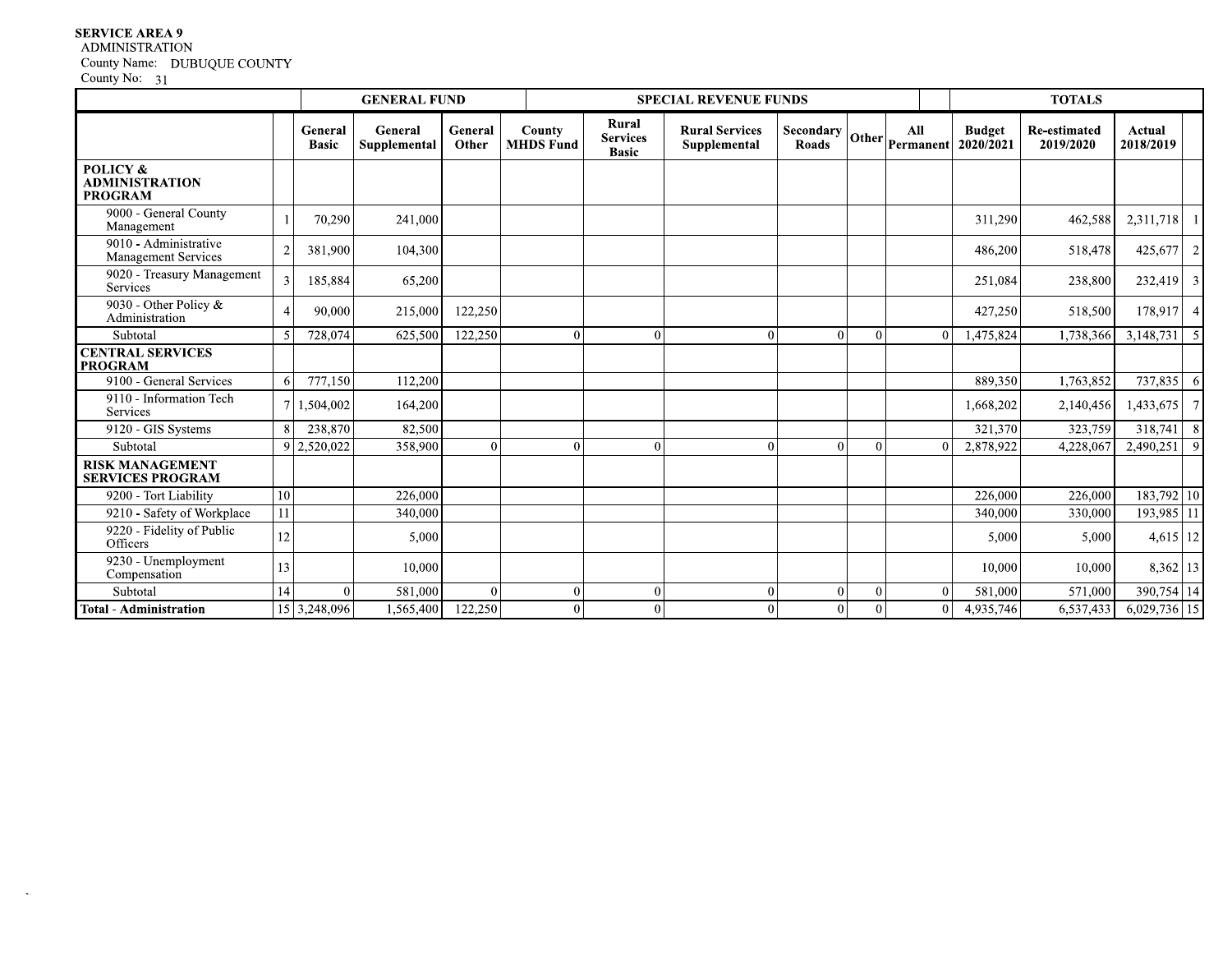| County Name: DUBUQUE COUNTY<br>County No: 31                    |                |                            |                         |                      |                               |                          |                                       |                                             |                     |                                |                      |                  |                            |                                        |                                 |
|-----------------------------------------------------------------|----------------|----------------------------|-------------------------|----------------------|-------------------------------|--------------------------|---------------------------------------|---------------------------------------------|---------------------|--------------------------------|----------------------|------------------|----------------------------|----------------------------------------|---------------------------------|
|                                                                 |                |                            | <b>GENERAL FUND</b>     |                      | County                        | Rural                    | <b>SPECIAL REVENUE FUNDS</b><br>Rural |                                             |                     |                                |                      |                  |                            | <b>TOTALS</b><br>Re-                   |                                 |
|                                                                 |                | General<br>Basic           | General<br>Supplemental | General<br>Other     | <b>MHDS</b><br>Fund           | <b>Services</b><br>Basic | <b>Services</b><br>Supplemental       | Secondary<br>Roads                          | Other               | <b>All Capital</b><br>Projects | All Debt<br>Service  | All<br>Permanent | <b>Budget</b><br>2020/2021 | estimated<br>2019/2020                 | Actual<br>2018/2019             |
| <b>NONPROGRAM</b><br><b>CURRENT</b>                             |                |                            |                         |                      |                               |                          |                                       |                                             |                     |                                |                      |                  |                            |                                        |                                 |
| <b>EXPENDITURES</b><br>0010 - County                            |                |                            |                         |                      |                               |                          |                                       |                                             |                     |                                |                      |                  |                            |                                        |                                 |
| Farm Operations<br>0020 - Interest on                           | $\overline{2}$ |                            |                         |                      |                               |                          |                                       |                                             |                     |                                |                      |                  |                            |                                        |                                 |
| Short-Term Debt<br>$0030 - Other$<br>Nonprogram                 | 3              |                            |                         |                      |                               |                          |                                       |                                             |                     |                                |                      |                  |                            |                                        | 581,951                         |
| Current<br>0040 - Other                                         |                |                            |                         |                      |                               |                          |                                       |                                             |                     |                                |                      |                  |                            |                                        |                                 |
| <b>County Enterprises</b><br>Total -                            | $\overline{4}$ |                            |                         | 1,090,000            |                               |                          |                                       |                                             | 215,000             |                                |                      |                  | 1,305,000                  | 1,345,407                              | 1,131,540                       |
| Nonprogram<br>Current                                           |                | $\mathbf{0}$               |                         | 0 1,090,000          | $\Omega$                      | $\Omega$                 |                                       |                                             | 215,000             |                                |                      |                  | 1,305,000                  | 1,345,407                              | 1,713,491                       |
| <b>LONG-TERM DEBT</b><br><b>SERVICE</b>                         |                |                            |                         |                      |                               |                          |                                       |                                             |                     |                                |                      |                  |                            |                                        |                                 |
| 0100 - Principal<br>0110 - Interest and                         | -6             |                            |                         |                      |                               |                          |                                       |                                             |                     |                                | 1,915,000            |                  | 1,915,000                  | 2,045,000                              | 3,365,000                       |
| <b>Fiscal Charges</b><br>Total Long-term                        | 8              | $\bf{0}$                   | $\theta$                | $\bf{0}$             | $\theta$                      | $\Omega$                 | $\Omega$                              | $\mathbf{0}$                                | $\theta$            |                                | 896,286<br>2,811,286 |                  | 896,286<br>2,811,286       | 1,017,521<br>3,062,521                 | 1,123,080<br>4,488,080          |
| Debt Service<br><b>CAPITAL</b>                                  |                |                            |                         |                      |                               |                          |                                       |                                             |                     |                                |                      |                  |                            |                                        |                                 |
| <b>PROJECTS</b><br>0200 - Roadway                               | 9              |                            |                         |                      |                               |                          |                                       | 1,325,000                                   |                     | 4,750,000                      |                      |                  | 6,075,000                  | 7,690,000                              | 6,944,570                       |
| Construction<br>$0210 -$                                        |                |                            |                         |                      |                               |                          |                                       |                                             |                     |                                |                      |                  |                            |                                        |                                 |
| Conservation Land<br>Acquisition & Dev.<br>0220 - Other         | 10             |                            |                         |                      |                               |                          |                                       |                                             |                     |                                |                      |                  |                            |                                        |                                 |
| Capital Projects<br><b>Total Capital</b>                        | $\mathbf{11}$  | 45,000                     |                         |                      |                               |                          |                                       |                                             | 100,000             | 1.033.100                      |                      |                  | 1,178,100                  | 11,289,339                             | 16,078,244                      |
| Projects<br><b>EXPENDITURES</b>                                 | 12             | 45,000                     | $\theta$                | $\theta$             |                               |                          |                                       | 1,325,000                                   | 100,000             | 5,783,100                      |                      |                  | 7,253,100                  | 18,979,339                             | 23,022,814                      |
| <b>SUMMARY</b><br><b>Total Public Safety</b>                    |                |                            |                         |                      |                               |                          |                                       |                                             |                     |                                |                      |                  |                            |                                        |                                 |
| and Legal Services<br><b>Total Physical</b>                     |                | 13 13,122,268              | 3,794,088               | $\bf{0}$             | $\theta$                      | $\Omega$                 | 0                                     | $\mathbf{0}$                                | $\theta$            |                                |                      |                  | 16,916,356                 | 16,751,353                             | 15,660,741                      |
| Health and Social<br>Services                                   | 14             | 2,309,133                  | 2,795,017               | $\bf{0}$             | $\mathbf{0}$                  | $\bf{0}$                 |                                       | $\mathbf{0}$                                | $\overline{0}$      |                                |                      |                  | 5,104,150                  | 4,845,000                              | 3,245,891                       |
| <b>Total Mental</b><br>Health, ID & DD                          | 15             | $\bf{0}$                   | 0                       |                      | 0 3,958,761                   | $\theta$                 |                                       | $\theta$                                    | $\Omega$            |                                |                      |                  | 3,958,761                  | 3,835,731                              | 2,630,004                       |
| <b>Total County</b><br>Environment and                          | 16             | 3,627,873                  | 364,600                 | $\bf{0}$             | 0                             | 940,306                  |                                       | $\bf{0}$                                    | 400,714             |                                |                      |                  | 5,333,493                  | 5,479,300                              | 3,049,802                       |
| Education<br>Total Roads &                                      | 17             | 560,000                    | $\theta$                | $\bf{0}$             | $\Omega$                      | $\mathbf{0}$             |                                       | 9,456,526                                   | $\Omega$            |                                |                      |                  | 10,016,526                 | 10,766,281                             | 8,595,217                       |
| Transportation<br><b>Total Government</b><br>Services to        | 18             | 1,003,950                  | 1,091,507               | $\boldsymbol{0}$     |                               |                          |                                       |                                             |                     |                                |                      |                  | 2,095,457                  | 2,326,974                              | 1,843,803                       |
| Residents<br>Total                                              |                |                            |                         |                      |                               |                          |                                       |                                             |                     |                                |                      |                  |                            |                                        |                                 |
| <b>Administration</b><br>Total Nonprogram                       | 19<br>20       | 3,248,096<br>$\,0\,$       | 1,565,400               | 122,250<br>1,090,000 | $\bf{0}$<br>$\mathbf{0}$      | $\theta$<br>$\theta$     |                                       | $\Omega$<br>$\theta$                        | $\Omega$<br>215,000 |                                |                      |                  | 4,935,746<br>1,305,000     | 6,537,433<br>1,345,407                 | 6,029,736<br>1,713,491          |
| Current<br>Total Long-Term                                      | 21             | $\bf{0}$                   | $\Omega$                | $\mathbf{0}$         | $\bf{0}$                      | $\mathbf{0}$             |                                       | $\mathbf{0}$                                | $\theta$            |                                | 2,811,286            |                  | 2,811,286                  | 3,062,521                              | 4,488,080                       |
| Debt Service<br><b>Total Capital</b>                            | 22             | 45,000                     | $\theta$                | $\Omega$             | $\theta$                      | $\theta$                 |                                       | 1,325,000                                   | 100,000             | 5,783,100                      |                      |                  | 7,253,100                  | 18,979,339                             | 23,022,814                      |
| Projects<br>Total - All                                         |                | 23 23,916,320              |                         |                      | 9,610,612 1,212,250 3,958,761 | 940,306                  |                                       | 10,781,526                                  | 715,714             | 5,783,100                      | 2,811,286            |                  | 59,729,875                 | 73,929,339                             | 70,279,579                      |
| Expenditures<br><b>OTHER</b>                                    |                |                            |                         |                      |                               |                          |                                       |                                             |                     |                                |                      |                  |                            |                                        |                                 |
| <b>BUDGETARY</b><br><b>FINANCING USES</b><br><b>OPERATING</b>   |                |                            |                         |                      |                               |                          |                                       |                                             |                     |                                |                      |                  |                            |                                        |                                 |
| <b>TRANSFERS OUT</b><br>To General                              |                |                            |                         |                      |                               |                          |                                       |                                             |                     |                                |                      |                  |                            |                                        |                                 |
| Supplemental<br>To Rural Services                               | $24\,$<br>25   |                            |                         |                      |                               |                          |                                       |                                             |                     |                                |                      |                  | $\Omega$                   |                                        |                                 |
| Supplemental<br>To Secondary                                    | $26\,$         |                            |                         |                      |                               | 4,560,512                |                                       |                                             |                     |                                |                      |                  | 4,560,512                  | 4,462,499                              | 4,220,963<br>26                 |
| Roads<br>To Other Budgetary                                     | 27             | 950,000                    |                         |                      |                               | 365,530                  |                                       |                                             |                     |                                | 2,000                |                  | 1,317,530                  | 1,222,301                              | 6,425,676                       |
| Funds<br><b>Total Operating</b>                                 | 28             | 950,000                    | $\mathbf{0}$            | $\mathbf{0}$         |                               | 4,926,042                |                                       | $\mathbf{0}$                                |                     |                                | 2,000                |                  | 5,878,042                  | 5,684,800                              | 10,646,639                      |
| Transfers Out<br><b>REFUNDED</b>                                | 29             |                            |                         |                      |                               |                          |                                       |                                             |                     |                                |                      |                  |                            |                                        |                                 |
| <b>DEBT/PAYMENTS</b><br><b>TO ESCROW</b><br>Increase (Decrease) |                |                            |                         |                      |                               |                          |                                       |                                             |                     |                                |                      |                  |                            |                                        |                                 |
| In Reserves<br>Fund Balance -                                   | 30             |                            |                         |                      |                               |                          |                                       |                                             |                     |                                |                      |                  |                            |                                        |                                 |
| Nonspendable<br>Fund Balance -                                  | 31             |                            |                         |                      |                               |                          |                                       |                                             |                     |                                |                      |                  |                            |                                        |                                 |
| Restricted<br>Fund Balance -                                    | 32             |                            |                         |                      | 832,566                       | 136,969                  |                                       |                                             | 809,394 3,539,851   | 6,036,236 1,129,224            |                      |                  | 12,484,240                 | 14,722,690                             | 30,387,268                      |
| Committed<br>Fund Balance -                                     | 33             |                            | 4,378,636               |                      |                               |                          |                                       |                                             | 1,843,045           |                                |                      |                  | 6,221,681                  | 9,178,043                              | 9,889,869                       |
| Assigned<br>Fund Balance -                                      | 34             | 25,001                     |                         |                      |                               |                          |                                       |                                             |                     |                                | $\theta$             |                  | 25,001                     | 283,081                                | 283,081                         |
| Unassigned<br><b>Total Ending Fund</b>                          | 35             | 7,653,424                  | $\Omega$                | $-890,000$           | $\Omega$                      | $-265,630$               | 0                                     |                                             | 0 1,155,630         |                                |                      | C                | 7,653,424                  | 8,358,607                              | 9,200,756                       |
| Balance - June 30,<br><b>Total Requirements</b>                 | 36             | 7,678,425<br>37 32,544,745 | 4,378,636<br>13,989,248 | $-890,000$           | 832,566<br>322,250 4,791,327  | $-128,661$<br>5,737,687  |                                       | 0 11,590,920 7,254,240 11,819,336 3,942,510 | 809,394 6,538,526   | 6,036,236 1,129,224            |                      |                  | 26,384,346                 | 32,542,421<br>0 91,992,263 112,156,560 | 49,760,974<br>130,687,192<br>37 |